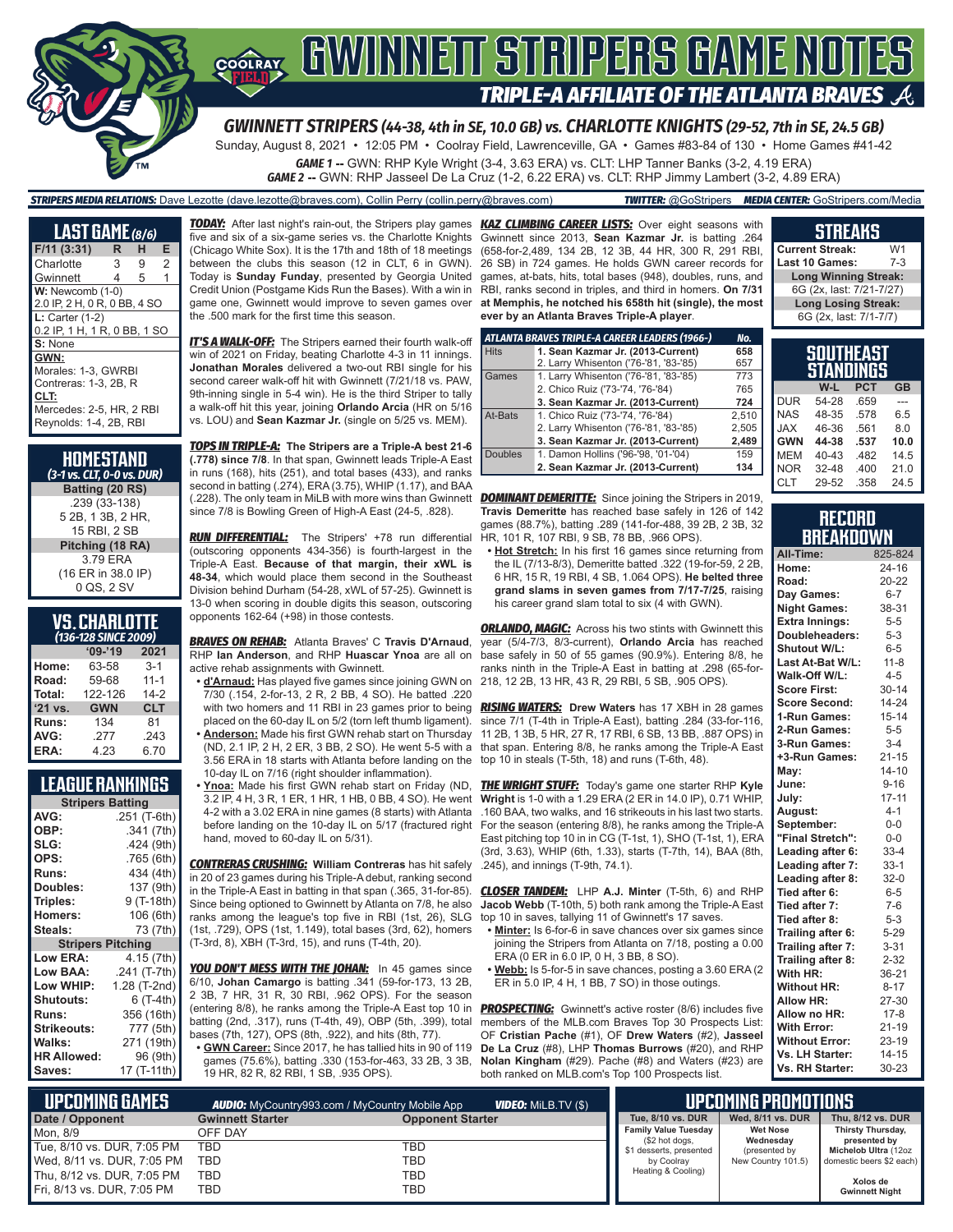

#### *SUNDAY, AUGUST 8, 2021 VS. CHARLOTTE*

#### **MANAGER MATT TUIASOSOPO**

**Matt Tuiasosopo** is in his first season as Gwinnett manager and his third season as a coach in the Atlanta Braves organization in 2021. He was named the seventh manager in team history on 3/30/21. Tuiasosopo is both the youngest manager in team history (turned 35 on 5/10) and the first former Gwinnett player to manage the club (hit .221 with 19 HR, 73 RBI in 178 games from 2016-17).

Tuiasosopo made his managerial debut in 2019 with Class-A Rome, leading the club to a 65-74 record and earning Atlanta's Bobby Cox Award for minor league manager of the year. He was set to return to Rome in 2020, but was reassigned to the Braves Alternate Training Site at Coolray Field once the MiLB season was canceled.

| Tuiasosopo's Managerial Career | Games | W-L     | <b>PCT</b> | <b>Plavoffs</b> |
|--------------------------------|-------|---------|------------|-----------------|
| With Gwinnett (1 Season):      | 82    | 44-38   | .537       |                 |
| MiLB Career (2 Seasons):       | 221   | 109-112 | .493       |                 |

*All staff bios available in the 2021 Stripers Media Guide*

| EJECTIONS (3)              |                          |                         |  |  |  |
|----------------------------|--------------------------|-------------------------|--|--|--|
| Player/Coach               | Date/Inning              | <b>Umpire</b>           |  |  |  |
| <b>Ryan Goins</b>          | 5/25 vs. MEM, 7th Inning | <b>HP Clint Vondrak</b> |  |  |  |
| <b>MGR Matt Tuiasosopo</b> | 6/3 vs. JAX, 8th Inning  | <b>HP Alex Tosi</b>     |  |  |  |
| <b>Travis Snider</b>       | 7/30 at MEM, 8th Inning  | HP John Bacon           |  |  |  |

| TEAM DEFENSE (7TH IN TRIPLE-A EAST)                                                                                  |    |                          |                          |                |            |           |           |
|----------------------------------------------------------------------------------------------------------------------|----|--------------------------|--------------------------|----------------|------------|-----------|-----------|
| <b>PCT</b>                                                                                                           | G  | ТC                       | <b>PO</b>                | A              | Е          | <b>DP</b> | ТP        |
| .983                                                                                                                 | 82 | 2940                     | 2141                     | 749            | 50         | 81        |           |
| <b>Catchers</b>                                                                                                      |    | <b>SB</b>                | $\mathsf{cs}$            | <b>ATT</b>     | <b>PCT</b> | <b>PB</b> | W-L       |
| Casteel, Ryan                                                                                                        |    |                          | 0                        |                | .000       |           | $1 - 1$   |
| Contreras, William                                                                                                   |    | 5                        | 0                        | 5              | .000       | 2         | $11 - 1$  |
| d'Arnaud, Travis                                                                                                     |    | 2                        | O                        | $\mathfrak{p}$ | .000       | 0         | $4 - 1$   |
| Jackson, Alex                                                                                                        |    | 10                       | 4                        | 14             | .286       |           | $11 - 12$ |
| Lucroy, Jonathan                                                                                                     |    | 18                       | 5                        | 23             | .217       |           | $8 - 15$  |
| Martinez. Carlos                                                                                                     |    | 3                        | 0                        | 3              | .000       |           | $2 - 1$   |
| Morales, Jonathan                                                                                                    |    | 10                       | 4                        | 14             | .286       |           | $7 - 7$   |
| Total:                                                                                                               |    | 49                       | 13                       | 62             | .210       | 7         | 44-38     |
| Outfield Assists (22):<br>Waters (9), Demeritte (4), Ervin (4), Sanchez (2),<br>Almonte (1), Inciarte (1), Pache (1) |    |                          |                          |                |            |           |           |
| Pitcher Pickoffs (2):                                                                                                |    |                          | Y. Lopez (1), Muller (1) |                |            |           |           |
| Catcher Pickoffs (2):                                                                                                |    | Casteel (1), Jackson (1) |                          |                |            |           |           |

# **STARTS**

|     | <b>By Batting Order</b>                                                                     |
|-----|---------------------------------------------------------------------------------------------|
| 1:  | Waters (57), Pache (11), Inciarte (6), Arcia (5), Almonte (1), Ervin (1), Sanchez (1)       |
| 2:  | Pache (26), Kipnis (22), Arcia (15), Goins (7), Demeritte (3), Waters (3),                  |
|     | Almonte (1), Camargo (1), Ervin (1), Gore (1), Heredia (1) Sanchez (1)                      |
| 3:  | Arcia (34), Camargo (29), d'Arnaud (5), Demeritte (4), Jackson (3), Kipnis (3), Lucroy (3), |
|     | Contreras (1)                                                                               |
| 4:  | Camargo (31), Jackson (17), Demeritte (14), Lucroy (5), Contreras (4), Kipnis (4),          |
|     | Almonte (3), Casteel (3), Kazmar Jr. (1)                                                    |
| 5:  | Contreras (15), Lucroy (13), Goins (10), Kazmar Jr. (10), Almonte (8), Jackson (8),         |
|     | Demeritte (5), Kipnis (5), Camargo (3), Snider (2), Casteel (1), Ervin (1), Sanchez (1)     |
| 6:  | Goins (17), Kazmar Jr. (10), Casteel (9), Demeritte (8), Ervin (8), Snider (8),             |
|     | Lucroy (5), Almonte (4), Pache (4), Sanchez (4), Waters (4), Jackson (1)                    |
| 7:  | Ervin (20), Kazmar Jr. (15), Goins (11), Sanchez (10), Snider (10), Pache (5),              |
|     | Casteel (4), Demeritte (4), Morales (2), Almonte (1)                                        |
| 8:  | Sanchez (28), Ervin (11), Morales (11), Kazmar Jr. (9), Snider (7), Goins (5),              |
|     | Casteel (4), Gore (4), Brugman (1), Martinez (1), Unroe (1)                                 |
| 9:  | Starting Pitchers (48), Sanchez (10), Morales (9), Ervin (3), Snider (3), Casteel (2),      |
|     | Gore (2), Kazmar Jr. (2), Martinez (2), Unroe (1)                                           |
|     | <b>By Position</b>                                                                          |
| C:  | Jackson (23), Lucroy (23), Morales (14), Contreras (12), d'Arnaud (5), Martinez (3),        |
|     | Casteel (2)                                                                                 |
| 1B: | Camargo (33), Casteel (19), Snider (12), Kazmar Jr. (8), Morales (5), Lucroy (2),           |
|     | Unroe (2), Goins (1)                                                                        |
| 2B: | Kipnis (26), Goins (20), Sanchez (19), Kazmar Jr. (15), Arcia (1), Morales (1)              |
| 3B: | Camargo (28), Kazmar Jr. (23), Sanchez (18), Goins (8), Arcia (3), Morales (2)              |
| SS: | Arcia (45), Goins (21), Sanchez (14), Camargo (1), Kazmar Jr. (1)                           |
| LF: | Waters (25), Ervin (21), Almonte (9), Gore (7), Snider (7), Kipnis (5), Arcia (4),          |
|     | Demeritte (2), Heredia (1), Sanchez (1)                                                     |
| CF: | Pache (44), Waters (27), Ervin (6), Inciarte (5)                                            |
| RF: | Demeritte (33), Ervin (17), Waters (12), Almonte (8), Snider (8), Sanchez (3),              |
|     | Camargo (1)                                                                                 |
| DH: | Contreras (8), Jackson (6), Demeritte (3), Kipnis (3), Snider (3), Casteel (2), Pache (2),  |
|     | Almonte (1), Arcia (1), Brugman (1), Camargo (1), Ervin (1), Inciarte (1), Lucroy (1)       |
|     |                                                                                             |
|     |                                                                                             |

|               | VS. 2021 OPPONENTS                                                         |          |          |               |         |       |         |  |  |  |  |  |  |  |
|---------------|----------------------------------------------------------------------------|----------|----------|---------------|---------|-------|---------|--|--|--|--|--|--|--|
|               | <b>Total</b><br>Home<br><b>Total</b><br><b>Road</b><br>Home<br><b>Road</b> |          |          |               |         |       |         |  |  |  |  |  |  |  |
| <b>CLT</b>    | $3 - 1$                                                                    | $11 - 1$ | $14 - 2$ | COL           |         |       |         |  |  |  |  |  |  |  |
| <b>DUR</b>    | ---                                                                        | $1 - 5$  | $1 - 5$  | LOU           | $4 - 2$ | ---   | $4 - 2$ |  |  |  |  |  |  |  |
| <b>JAX</b>    | $1 - 5$                                                                    | ---      | $1 - 5$  | <b>MW DIV</b> | $4 - 2$ | $0-0$ | $4 - 2$ |  |  |  |  |  |  |  |
| <b>MEM</b>    | $5 - 1$                                                                    | $7-5$    | $12-6$   |               |         |       |         |  |  |  |  |  |  |  |
| <b>NAS</b>    | $6-6$                                                                      | $0-6$    | $6 - 12$ |               |         |       |         |  |  |  |  |  |  |  |
| <b>NOR</b>    | $5 - 1$                                                                    | $1 - 5$  | $6-6$    |               |         |       |         |  |  |  |  |  |  |  |
| <b>SE DIV</b> | $20 - 14$                                                                  | 20-22    | 40-36    |               |         |       |         |  |  |  |  |  |  |  |

#### **LAST AT-BAT WINS** *(11)*

| The Stripers are 11-8 (.579) in games decided in the last at-bat in 2021. |                          |                                         |  |  |  |  |  |  |  |
|---------------------------------------------------------------------------|--------------------------|-----------------------------------------|--|--|--|--|--|--|--|
| Date/Opponent                                                             | <b>Score</b>             | <b>Game-Winning Play</b>                |  |  |  |  |  |  |  |
| 5/4 at Charlotte                                                          | 10-9 (12th)              | Almonte scores on E4 (Reynolds)         |  |  |  |  |  |  |  |
| 5/9 at Charlotte                                                          | 12-9 (10th)              | Camargo RBI single                      |  |  |  |  |  |  |  |
| 5/14 vs. Louisville                                                       | $2-1$ (8th)              | Arcia solo HR                           |  |  |  |  |  |  |  |
| 5/16 vs. Louisville                                                       | 5-4 (9th)*               | Arcia walk-off solo HR                  |  |  |  |  |  |  |  |
| 5/25 vs. Memphis                                                          | $2-1$ (9th) <sup>*</sup> | Kazmar walk-off single                  |  |  |  |  |  |  |  |
| 6/9-G2 at Memphis                                                         | $3-1$ (8th)              | Waters RBI single                       |  |  |  |  |  |  |  |
| 6/18 vs. Nashville                                                        | 8-7 (10th)*              | Arcia scores on E4 (Hiura on Lucroy FC) |  |  |  |  |  |  |  |
| 6/30 at Durham                                                            | $2-1$ (9th)              | Pache RBI single                        |  |  |  |  |  |  |  |
| 7/18 at Charlotte                                                         | 13-12 (9th)              | Contreras RBI double                    |  |  |  |  |  |  |  |
| 8/1 at Memphis                                                            | $4-2$ (9th)              | Ervin RBI single                        |  |  |  |  |  |  |  |
| 8/6 vs. Charlotte                                                         | 4-3 $(11th)^*$           | Morales walk-off single                 |  |  |  |  |  |  |  |

*\*Denotes "walk-off" win*

# **GWINNETT PLAYERS USED** *(56 IN 2021)*

**Pitchers (32)** Anderson, Ian Arano, Victor Biddle, Jesse Bradford, Chasen Burrows, Thomas Chavez, Jesse Davidson, Tucker De La Cruz, Jasseel *Edwards Jr., Carl* Flaa, Jay Greene, Shane Hernandez, Daysbel Horacek, Mitch Johnstone, Connor *Jones, Nate* Kelley, Trevor *Tice,Ty*

Kingham, Nolan Lee, Dylan Lopez, Yoan Martin, Chris Minter, A.J. Muller, Kyle Newcomb, Sean Roark, Tanner Rodriguez, Jose Santana, Edgar Toussaint, Touki Webb, Jacob *Wilson, Bryse* Wright, Kyle Ynoa, Huascar

Almonte, Abraham Arcia, Orlando *Brugman, Jaycob* Camargo, Johan Casteel, Ryan Contreras, William d'Arnaud, Travis Demeritte, Travis Ervin, Phillip Goins, Ryan Gore, Terrance Heredia, Guillermo Inciarte, Ender *Jackson, Alex* Kazmar Jr., Sean Kipnis, Jason

*Lucroy, Jonathan* Martinez, Carlos Morales, Jonathan Pache, Cristian Sanchez, Yolmer Snider, Travis Unroe, Riley Waters, Drew

*Italics = Player no longer in Braves organization*

#### **BASS-LANTA**

OF Abraham Almonte RHP Ian Anderson INF/OF Orlando Arcia LHP Jesse Biddle INF Johan Camargo RHP Jesse Chavez C William Contreras C Travis d'Arnaud LHP Tucker Davidson RHP Carl Edwards Jr.

**30 players have played for both Gwinnett and Atlanta in 2021:** RHP Jay Flaa RHP Shane Greene OF Guillermo Heredia OF Ender Inciarte C Alex Jackson RHP Nate Jones INF Sean Kazmar Jr. C Jonathan Lucroy RHP Chris Martin LHP A.J. Minter

LHP Kyle Muller (Debut) LHP Sean Newcomb OF Cristian Pache RHP Edgar Santana RHP Ty Tice RHP Touki Toussaint RHP Jacob Webb RHP Bryse Wilson RHP Kyle Wright RHP Huascar Ynoa

# **ATLANTA BRAVES REHAB ASSIGNMENTS** *(9 IN 2021)*

**Player Injury (IL Date)** 

RHP Chris Martin RT Shoulder Inflammation (4/7) 5/5-5/11<br>CF Ender Inciarte Strained I T Hamstring (4/17) 5/6-5/12 OF Ender Inciarte Strained LT Hamstring (4/17) 5/6-5<br>OF Guillermo Heredia RT Hamstring Inflammation (5/1) 5/14 OF Guillermo Heredia RT Hamstring Inflammation (5/1) 5/14<br>C Alex Jackson Strained LT Hamstring (5/2) 5/21-6/9, 6/30-7/20 C Alex Jackson Strained LT Hamstring (5/2) 5/21-6/9<br>OF Cristian Pache RT Hamstring Inflammation (5/14) 5/29-6/1 OF Cristian Pache RT Hamstring Inflammation (5/14)<br>RHP Touki Toussaint RT Shoulder Strain (3/26) RHP Touki Toussaint RT Shoulder Strain (3/26) 6/22-7/15<br>C Travis d'Arnaud Torn LT Thumb Ligament (5/2) 7/30-C Travis d'Arnaud Torn LT Thumb Ligament (5/2) 7/30<br>RHP Ian Anderson RT Shoulder Inflammation (7/16) 8/5-RHP Ian Anderson FRT Shoulder Inflammation (7/16)<br>RHP Huascar Ynoa Fractured RT Hand (5/17) Fractured RT Hand (5/17) 8/6-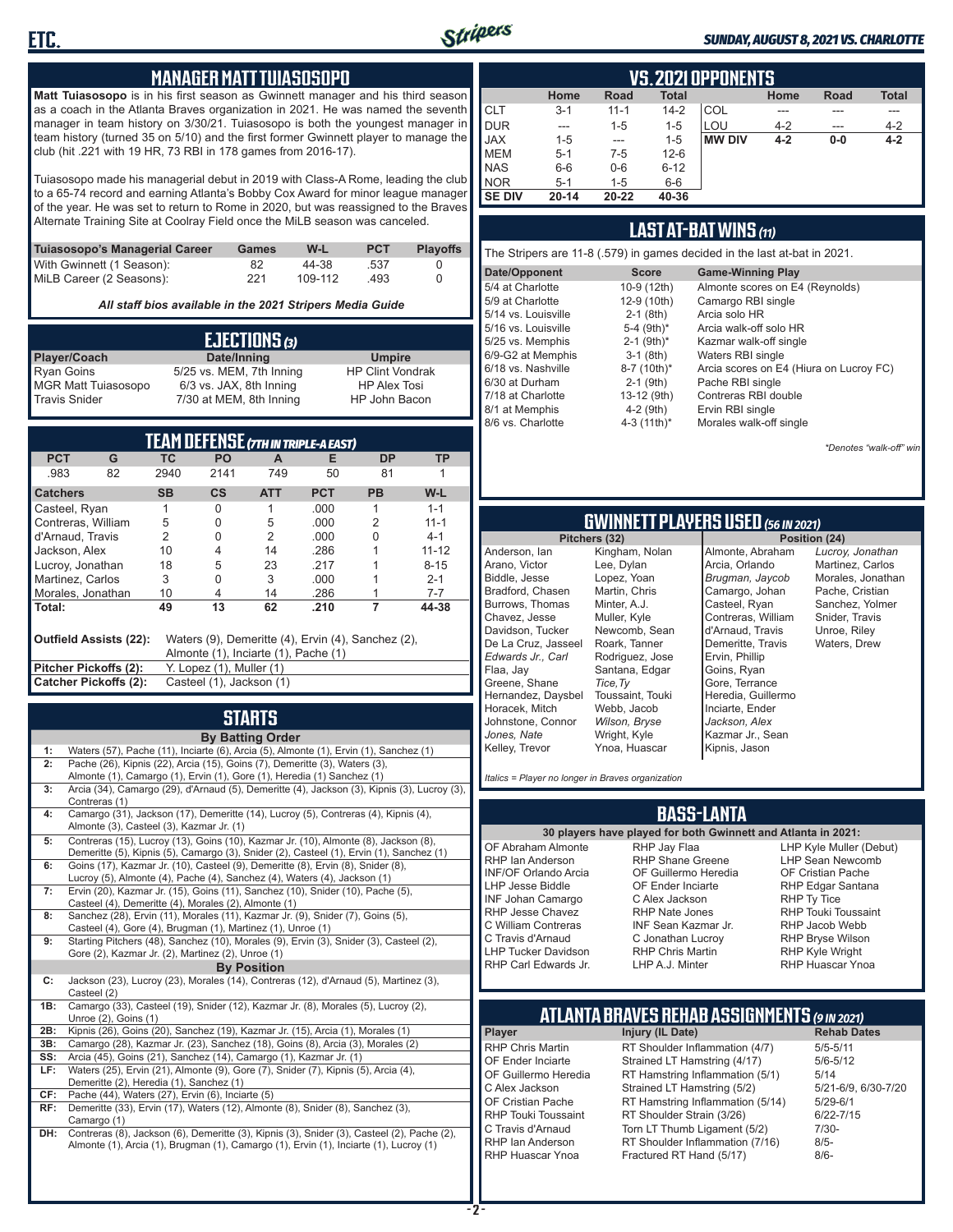### **G1 STARTING PITCHER**



**ON BRAVES 40-MAN ROSTER**

#### *SUNDAY, AUGUST 8, 2021 VS. CHARLOTTE*

# **30****KYLE WRIGHT**

|      |       | <b>QUELITEL WINDER</b>                               | <b>BIO ON PAGE 105 OF MEDIA GUIDE</b>                                 |
|------|-------|------------------------------------------------------|-----------------------------------------------------------------------|
| B/T: | R/R   | <b>BORN:</b> 10/2/95 in Huntsville, Alabama (Age 25) |                                                                       |
| HT:  | $6-4$ |                                                      | ACQUIRED: Braves' 1st round pick (5th overall) in 2017 June draft out |
| WT:  | 215   | of Vanderbilt University (Nashville, TN)             |                                                                       |

*TODAY'S START:* Wright makes his 15th Triple-A start of the year in game five of a six-game series vs. Charlotte ... It is his 43rd career game (40th start) with Gwinnett since 2018 (16-9, 3.76 ERA, .237 BAA) ... Is 1-0 with a 1.29 ERA (2 ER in 14.0 IP), 0.71 WHIP, and .160 BAA, two walks, and 16 strikeouts in his last two starts ... At the Triple-A level in August, is a career 4-1 with a 2.83 ERA in 13 games (10 starts).

*LEADERBOARD:* Entering play, ranks among the Triple-A East pitching top 10 in CG (T-1st, 1), SHO (T-1st, 1), ERA (3rd, 3.63), WHIP (6th, 1.33), starts (T-7th, 14), BAA (8th, .245), and innings (T-9th, 74.1).

*2021 WITH GWINNETT:* In his first start on 5/5 at Charlotte, suffered his first Triple-A loss since 6/9/19 vs. Durham (was 8-0 with a 2.57 ERA in 12 starts from 6/14/19- 8/31/19) ... Started the Home Opener on 5/11 vs. Louisville (loss, 5.0 IP, 6 H, 3 ER, 2 BB, 5 SO) ... Pitched 11.0 scoreless innings over back-to-back starts vs. Memphis (10 H, 3 BB, 7 SO) from 5/25-5/30 ... On 7/8-G2 vs. Nashville, notched the first complete game and shutout of his professional career (7.0 IP, 1 H, 0 R in 6-0 win) ... On 7/27 at Memphis, tied his career high with 8.0 IP (4 H, 0 R, 2 BB, 5 SO in 1-0 win).

*2021 WITH ATLANTA:* Recalled twice, on 4/16 from the Alternate Training Site (started on 4/16 at the Chicago Cubs) and 6/22 from Gwinnett (started on 6/23 at the New York Mets) ... In two starts, is 0-1 with a 9.95 ERA and .292 BAA.

*2020 SEASON:* Made Atlanta's Opening Day roster for the second time in his career ... Went 2-4 with a 5.21 ERA, .243 BAA, and three quality starts in eight outings ... Made two starts for the Braves in the MLB Postseason, going 1-1 with a 9.45 ERA ... Won his first playoff start in Game 3 of the NLDS at Miami (6.0 IP, 3 H, 0 R, 2 BB, 7 SO in series-clinching 7-0 win) ... Also started Game 3 of the NLCS vs. the Los Angeles Dodgers (loss, 0.2 IP, 5 H, 7 ER, 2 BB, 0 SO, 2 HR in 15-3 loss).

|                                                                                                        | <b>WRIGHT'S OVERALL STATS</b> |           |      |       |    |     |     |      |      |  |  |  |  |
|--------------------------------------------------------------------------------------------------------|-------------------------------|-----------|------|-------|----|-----|-----|------|------|--|--|--|--|
| <b>WHIP</b><br>Year<br>G/GS<br><b>HR</b><br><b>BB</b><br><b>ERA</b><br>so<br><b>BAA</b><br>W-L<br>Team |                               |           |      |       |    |     |     |      |      |  |  |  |  |
| $\blacksquare$ 2021                                                                                    | ATLANTA (MLB)                 | $0 - 1$   | 9.95 | 2/2   |    | 5   | 6   | .292 | 1.89 |  |  |  |  |
|                                                                                                        | Gwinnett (AAA)                | $3 - 4$   | 3.63 | 14/14 |    | 30  | 75  | .245 | 1.33 |  |  |  |  |
| MiLB Career:                                                                                           |                               | $22 - 18$ | 3.69 | 71/68 | 28 | 122 | 342 | .238 | 1.25 |  |  |  |  |
| MLB Career:                                                                                            |                               | $2 - 8$   | 6.56 | 21/14 | 15 | 48  | 59  | .260 | 1.69 |  |  |  |  |

|          | <b>WRIGHT'S 2021 SPLITS (WITH GWINNETT)</b> |           |                       |  |  |  |  |  |  |  |  |
|----------|---------------------------------------------|-----------|-----------------------|--|--|--|--|--|--|--|--|
| Home:    | 2-2, 2.25 ERA (7G)                          | Road:     | 1-2, 5.24 ERA (7G)    |  |  |  |  |  |  |  |  |
| Day:     | 1-1, 2.00 ERA (3G)                          | Night:    | 2-3, 4.15 ERA (11G)   |  |  |  |  |  |  |  |  |
| Starter: | 3-4, 3.63 ERA (14G)                         | Reliever: | $0-0, - -$ ERA $(0G)$ |  |  |  |  |  |  |  |  |
| Vs. LHB: | .250 BAA, 6 HR                              | Vs. RHB:  | .241 BAA, 1 HR        |  |  |  |  |  |  |  |  |

|                | <b>WRIGHT VS. CHARLOTTE</b>                                       |       |   |   |      |    |    |   |  |    |  |  |  |  |  |
|----------------|-------------------------------------------------------------------|-------|---|---|------|----|----|---|--|----|--|--|--|--|--|
|                | W-L<br>ER<br><b>HR</b><br><b>ERA</b><br>ВB<br>GS<br>SΟ<br>ΙP<br>G |       |   |   |      |    |    |   |  |    |  |  |  |  |  |
| 2018:          | $0-0$                                                             | 0.00  |   |   | 2.0  |    |    |   |  |    |  |  |  |  |  |
| <b>2019:</b>   | $1 - 2$                                                           | 8.16  |   | 3 | 14.1 | 22 | 13 |   |  | 12 |  |  |  |  |  |
| 12021:         | $0 - 1$                                                           | 10.13 | っ | っ | 8.0  | 16 | 9  |   |  | 13 |  |  |  |  |  |
| <b>Career:</b> | $1 - 3$                                                           | 8.14  |   | 5 | 24 1 | 39 | 22 | 5 |  |    |  |  |  |  |  |

|             | <b>WRIGHT'S HIGHS &amp; LOWS</b> |                                     |  |  |  |  |  |  |  |  |  |
|-------------|----------------------------------|-------------------------------------|--|--|--|--|--|--|--|--|--|
|             | <b>Season</b>                    | Career (MiLB and MLB)               |  |  |  |  |  |  |  |  |  |
| IIP:        | 8.0 (7/27 at MEM)                | 8.0 (2x, last: 7/27/21, GWN at MEM) |  |  |  |  |  |  |  |  |  |
| so:         | 11 (8/1 at MEM)                  | 13 (6/26/18, MIS vs. JAX)           |  |  |  |  |  |  |  |  |  |
| BB:         | 6 (7/1 at DUR)                   | 6 (2x, last: 7/1/21, GWN at DUR)    |  |  |  |  |  |  |  |  |  |
| H:          | 8 (2x, last: 7/15 at CLT)        | 10 (8/19/19, GWN at NOR)            |  |  |  |  |  |  |  |  |  |
| <b>IER:</b> | 6 (7/15 at CLT)                  | 8 (4/28/19, GWN vs. TOL)            |  |  |  |  |  |  |  |  |  |
| Low-Hit CG: | No 9.0 IP CG                     | No 9.0 IP CG                        |  |  |  |  |  |  |  |  |  |
| Low-ER CG:  | No 9.0 IP CG                     | No 9.0 IP CG                        |  |  |  |  |  |  |  |  |  |

*CAREER HIGHLIGHTS:* **2018:** MLB Futures Game selection (8-9, 3.46 ERA, .230 BAA in 27G between Double-A Mississippi and Gwinnett) ... Made his MLB debut with Atlanta (0-0, 4.50 ERA, .182 BAA in 4G) ... **2019:** Led the International League in wins with Gwinnett (11-4, 4.17 ERA in 21 starts) ... Went 0-3 with an 8.69 ERA in seven games (4 starts) with Atlanta.

|            |                |               |     |   |   |           |           |           |           |       | <b>WRIGHT'S 2021 STARTS (ALL LEVELS)</b> |              |                                                  |
|------------|----------------|---------------|-----|---|---|-----------|-----------|-----------|-----------|-------|------------------------------------------|--------------|--------------------------------------------------|
| Team       | Date/Opp.      | <b>Result</b> | IP  | н | R | <b>ER</b> | <b>HR</b> | <b>BB</b> | <b>SO</b> | NP-S  | Opp. Starter                             | <b>Final</b> | <b>Notes</b>                                     |
| <b>ATL</b> | 4/16 at CHC    | <b>ND</b>     | 4.1 | 3 |   |           |           |           | 5.        | 78-46 | <b>Zach Davies</b>                       | W. 5-2       | Hit four batters (including Javier Baez twice).  |
| <b>GWN</b> | 5/5 at CLT     | L. 0-1        | 5.0 | 8 | 4 | 3         | $\Omega$  | 2         | 8         | 83-55 | Jonathan Stiever                         | $L.6-9$      | First Triple-A loss since 6/9/19 vs. Durham.     |
| <b>GWN</b> | 5/11 vs. LOU   | L. 0-2        | 5.0 | 6 | 3 | 3         | $\Omega$  |           | 5         | 89-56 | Ashton Goudeau                           | L. 0-4       | All three runs were allowed in first inning.     |
| <b>GWN</b> | 5/18 at NAS    | <b>ND</b>     | 4.2 |   | 5 | 5         |           |           | 4         | 93-53 | Aaron Ashby                              | $L.8-9$      | Gwinnett led 6-5 when he exited.                 |
| <b>GWN</b> | 5/25 vs. MEM   | <b>ND</b>     | 5.0 | 4 | 0 | 0         |           |           | 4         | 88-55 | Angel Rondón                             | W. 2-1       | Gwinnett won on walk-off single by Kazmar Jr.    |
| <b>GWN</b> | 5/30 vs. MEM   | W. 1-2        | 6.0 | 6 | 0 | 0         | $\Omega$  |           | 3         | 78-48 | Angel Rondón                             | W. 5-0       | First back-to-back scoreless starts in Triple-A. |
| <b>GWN</b> | $6/5$ vs. JAX  | <b>ND</b>     | 6.0 |   | 5 | 4         | 2         |           |           | 94-61 | Jordan Hollowav                          | $L.5-8$      | Both HR allowed in four-run third inning.        |
| <b>GWN</b> | 6/11 at MEM    | <b>ND</b>     | 1.2 |   |   | $\Omega$  | 0         | 3         | 2         | 59-29 | <b>Connor Thomas</b>                     | $L.3-4$      | Shortest Triple-A start since 4/28/19 vs. TOL.   |
| <b>GWN</b> | 6/17 vs. NAS   | <b>ND</b>     | 5.0 | 6 |   |           | $\Omega$  | 4         | 5         | 87-47 | <b>Bowden Francis</b>                    | $L. 2-3$     | Most walks allowed since 8/14/20 at MIA (6).     |
| <b>ATL</b> | 6/23 at NYM    | L. 0-1        | 2.0 | 4 | 5 | 5         |           | 3         |           | 55-29 | <b>Tvlor Meaill</b>                      | 3-7          | Three of four hits allowed went for extra bases. |
| <b>GWN</b> | 7/1 at DUR     | L. 1-3        | 6.0 | 3 | 4 | 4         |           | 6         | 5         | 84-42 | <b>Dietrich Enns</b>                     | $L. 1-6$     | Three of four ER on Brett Sullivan HR in 3rd.    |
| <b>GWN</b> | 7/8-G2 vs. NAS | W. 2-3        | 7.0 |   | 0 | 0         | $\Omega$  |           | 6         | 86-53 | <b>Blaine Hardy</b>                      | W. 6-0       | First career CG SHO in 78th professional start.  |
| <b>GWN</b> | 7/15 at CLT    | <b>ND</b>     | 3.0 | 8 | 6 | 6         |           |           | 5         | 71-46 | Jonathan Stiever                         | W. 11-10     | Charlotte led 6-3 when he exited.                |
| <b>GWN</b> | 7/21 vs. NOR   | L. 2-4        | 6.0 | 4 | 2 | 2         |           | 3         | 5         | 95-57 | Konner Wade                              | $L. 1-2$     | Winning run scored on a wild pitch in sixth.     |
| <b>GWN</b> | 7/27 at MEM    | W. 3-4        | 8.0 | 4 | 0 | $\Omega$  | $\Omega$  |           | 5         | 99-63 | Jack Flaherty                            | W. 1-0       | Tied career-high in IP (7/25/18, MIS vs. MOB).   |
| <b>GWN</b> | 8/1 at MEM     | <b>ND</b>     | 6.0 | 4 | 2 |           |           | $\Omega$  | 11        | 91-65 | Jack Flaherty                            | W. 4-2       | First 11 strikeout start since 8/19/19 at NOR.   |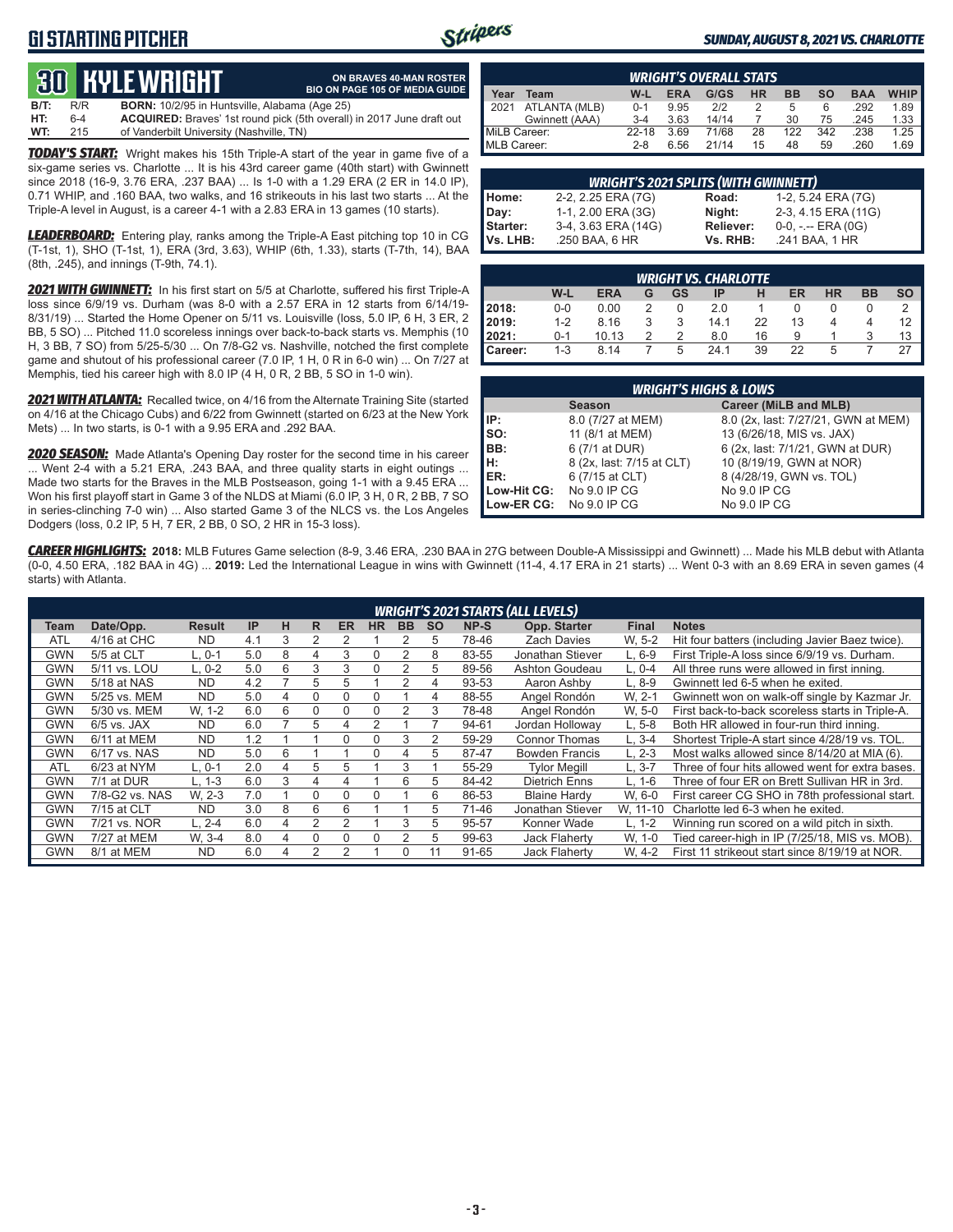### **G2 STARTING PITCHER**



**ON BRAVES 40-MAN ROSTER**

#### *SUNDAY, AUGUST 8, 2021 VS. CHARLOTTE*

### **60****JASSEEL DE LA CRUZ**

**B/T:** R/R **BORN:** 6/26/97 in Hato Mayor, Dominican Republic (Age 24)<br>**HT:** 6-1 **ACQUIRED:** Signed by the Atlanta Braves as a non-drafted f **HT:** 6-1 **ACQUIRED:** Signed by the Atlanta Braves as a non-drafted free agent **WT:** 200 (6/1/15) **BIO ON PAGE 38 OF MEDIA GUIDE**

*TODAY'S START:* De La Cruz makes his 17th appearance and 14th start of the season in the finale of a six-game series vs. Charlotte ... In 63 career MiLB starts, he is 11-18 with a 4.27 ERA and .236 BAA ... All-time in home games, he is 9-9 with a 3.31 ERA and .209 BAA in 49 games (31 starts).

*PROSPECTING:* De La Cruz is currently ranked Atlanta's No. 8 prospect by MLB.com ... He entered the season ranked the Braves' No. 13 prospect by *Baseball America*.

*2021 SEASON:* Pitched at the Alternate Training Site at Coolray Field in April ... Was on Gwinnett's Opening Night roster ... Opened the year in the bullpen (0-0, 5.40 ERA in 2G) ... Recalled by Atlanta on 5/8, but did not make his MLB debut before being optioned to Gwinnett on 5/10 ... Posted an 8.0-inning scoreless streak (2 H, 0 BB, 9 SO) over three outings (2 starts) from 5/11-5/19 ... Logged a season-high 5.0 IP on 6/1 vs. Jacksonville (ND, 3 H, 1 ER, 3 BB, 6 SO) ... Earned his first career Triple-A win on 7/10 vs. Nashville, logging 3.0 scoreless IP in relief (3 BB, 3 SO) of an 8-4 victory.

*2020 SEASON:* Was a member of Atlanta's 60-man player pool and spent the majority of the year at the Alternate Training Site in Gwinnett ... Recalled by the Braves for the first time in his career on 9/15, but did not make his MLB debut (optioned on 9/16).

*2019 SEASON:* Named the Florida State League Pitcher of the Week on 5/19 after tossing the first no-hitter in Advanced-A Florida FireFrogs history on 5/18 vs. Jupiter (9.0 IP, 2 BB, 4 SO, 89 pitches in 12-0 win) ... Overall went 7-9 with a 3.25 ERA and .212 BAA in 25 games (24 starts) across three levels (Class-A Rome, Advanced-A Florida, Double-A Mississippi).

| <b>DE LA CRUZ'S OVERALL STATS</b> |         |            |       |           |           |           |            |             |  |  |  |  |
|-----------------------------------|---------|------------|-------|-----------|-----------|-----------|------------|-------------|--|--|--|--|
| Year<br>Team                      | W-L     | <b>ERA</b> | G/GS  | <b>HR</b> | <b>BB</b> | <b>SO</b> | <b>BAA</b> | <b>WHIP</b> |  |  |  |  |
| 2021 Gwinnett (AAA)               | $1 - 2$ | 6.22       | 16/13 | 8         | 26        | 51        | .261       | $1.54$      |  |  |  |  |
| MiLB Career:                      | 17-19   | 4.01       | 92/63 | 25        | 150       | 311       | .229       | 1.28        |  |  |  |  |
| MLB Career:                       | $0 - 0$ |            | 0/0   |           |           |           | ---        |             |  |  |  |  |

|          | DE LA CRUZ'S 2021 SPLITS (WITH GWINNETT) |           |                     |  |  |  |  |  |  |  |  |  |
|----------|------------------------------------------|-----------|---------------------|--|--|--|--|--|--|--|--|--|
| Home:    | 1-1, 5.58 ERA (9G)                       | Road:     | 0-1, 7.20 ERA (7G)  |  |  |  |  |  |  |  |  |  |
| Day:     | 0-1, 8.31 ERA (1G)                       | Night:    | 1-1, 6.02 ERA (15G) |  |  |  |  |  |  |  |  |  |
| Starter: | 0-2, 6.65 ERA (13G)                      | Reliever: | 1-0, 1.93 ERA (3G)  |  |  |  |  |  |  |  |  |  |
| Vs. LHB: | .322 BAA, 3 HR                           | Vs. RHB:  | .211 BAA, 5 HR      |  |  |  |  |  |  |  |  |  |

| <b>DE LA CRUZ VS. CHARLOTTE</b> |                                                                               |      |    |               |     |    |  |  |  |  |  |  |  |
|---------------------------------|-------------------------------------------------------------------------------|------|----|---------------|-----|----|--|--|--|--|--|--|--|
|                                 | so I<br><b>BB</b><br>W-L<br><b>HR</b><br>GS .<br><b>ERA</b><br>ER<br>-IP<br>G |      |    |               |     |    |  |  |  |  |  |  |  |
| 2021:                           | $0-0$                                                                         | 6.75 |    |               | 8.0 | 10 |  |  |  |  |  |  |  |
| Career:                         | $0 - 0$                                                                       | 6.75 | ્ર | $\mathcal{D}$ | 8.0 | 10 |  |  |  |  |  |  |  |

| <b>DE LA CRUZ'S HIGHS &amp; LOWS</b> |                             |                                   |  |  |  |  |  |  |  |
|--------------------------------------|-----------------------------|-----------------------------------|--|--|--|--|--|--|--|
|                                      | <b>Season</b>               | Career (MiLB and MLB)             |  |  |  |  |  |  |  |
| IP:                                  | 5.0 (2x, last: 7/28 at MEM) | 9.0 (5/18/19, FLA vs. JUP)        |  |  |  |  |  |  |  |
| SO:                                  | 6 (2x, last: 6/6 vs. JAX)   | 10 (7/7/19, MIS vs. BLX)          |  |  |  |  |  |  |  |
| BB:                                  | 4 (2x, last: 7/4 at DUR)    | 5 (3x, last: 7/15/19, MIS at JAX) |  |  |  |  |  |  |  |
| н:                                   | 7 (7/28 at MEM)             | 9 (8/4/18, ROM at GVL)            |  |  |  |  |  |  |  |
| ER:                                  | 6 (6/18 vs. NAS)            | 8 (7/4/18, ROM at ASH)            |  |  |  |  |  |  |  |
| Low-Hit CG:                          |                             | 0 Hits (5/18/19, FLA vs. JUP)     |  |  |  |  |  |  |  |
| Low-ER CG:                           |                             | 0 Runs (5/18/19, FLA vs. JUP)     |  |  |  |  |  |  |  |

|            | DE LA CRUZ'S 2021 STARTS (ALL LEVELS) |               |           |   |   |              |           |           |           |           |                      |              |                                                |  |
|------------|---------------------------------------|---------------|-----------|---|---|--------------|-----------|-----------|-----------|-----------|----------------------|--------------|------------------------------------------------|--|
| Team       | Date/Opp.                             | <b>Result</b> | <b>IP</b> | н | R | ER           | <b>HR</b> | <b>BB</b> | <b>SO</b> | NP-S      | Opp. Starter         | <b>Final</b> | <b>Notes</b>                                   |  |
| GWN        | 5/14 vs. LOU                          | <b>ND</b>     | 3.0       |   |   |              |           |           | 3         | $35 - 25$ | Riley O'Brien        | W. 2-1       | Faced 9 batters in his first Triple-A start.   |  |
| GWN        | 5/19 at NAS                           | <b>ND</b>     | 4.0       |   |   |              |           |           | 5         | 53-31     | Wade LeBlanc         | L. $4-5(10)$ | Set season highs for innings, striekouts.      |  |
| GWN        | 5/26 vs. MEM                          | <b>ND</b>     | 3.2       |   |   |              |           |           | 5         | 65-41     | Bernardo Flores Jr.  | W. 11-5      | Most ER in a start since 7/26/19 at Jackson.   |  |
| <b>GWN</b> | $6/1$ vs. JAX                         | <b>ND</b>     | 5.0       |   |   |              |           | 3         | 6         | 73-45     | Daniel Castano       | $L. 2-6$     | Left with 2-1 lead in longest start of 2021.   |  |
| GWN        | $6/6$ vs. JAX                         | $L, 0-1$      | 4.1       | 5 |   |              |           |           | 6         | 80-55     | Parker Bugg          | $L, 3-6$     | First loss since 8/8/19 with MIS at JAX.       |  |
| GWN        | 6/12 at MEM                           | $L.0-2$       | 3.2       | 6 |   |              |           |           | 3         | 76-44     | Matthew Liberatore   | $L. 1-6$     | Most walks since 7/15/19 with MIS at JAX (5).  |  |
| GWN        | 6/18 vs. NAS                          | <b>ND</b>     | 3.1       | ĥ | ൳ | ĥ            |           |           | 3         | 73-44     | Alec Bettinger       | W. 8-7       | Largest comeback win for GWN this season.      |  |
| GWN        | 6/24 at NOR                           | <b>ND</b>     | 2.0       |   |   |              |           |           |           | 49-23     | Zac Lowther          | W. 6-2       | Exited trailing 2-0, GWN scored 5 in 4th.      |  |
| GWN        | 7/4 at DUR                            | <b>ND</b>     | 0.2       |   | 4 |              |           |           |           | $33 - 11$ | Joe Rvan             | $L.4-5$      | Shortest start of professional career.         |  |
| GWN        | 7/16 at CLT                           | <b>ND</b>     | 4.0       |   |   |              |           | 3         |           | 62-38     | Alex McRae           | W. 5-3       | Exited in a 1-1 game, fourth-straight ND.      |  |
| <b>GWN</b> | 7/22 vs. NOR                          | <b>ND</b>     | 4.0       |   |   |              |           | 0         | 5         | 64-42     | Kevin Smith          | W. 8-1       | First scoreless start since 5/19 at NAS.       |  |
| GWN        | 7/28 at MEM                           | <b>ND</b>     | 5.0       |   | 5 | $\mathbf{b}$ |           |           | 4         | 75-43     | Daniel Ponce de Leon | L, $7-8(11)$ | Exited trailing 5-0, sixth-straight ND.        |  |
| GWN        | 8/3 vs. CLT                           | <b>ND</b>     | 3.1       | 6 |   |              |           |           |           | 75-49     | Tanner Banks         | W. 6-4       | Four of six hits allowed went for extra-bases. |  |

| <b>STRIPERS STARTING PITCHERS (13 IN 2021)</b> |           |            |                |               |         |                             |                            |                                                    |  |  |
|------------------------------------------------|-----------|------------|----------------|---------------|---------|-----------------------------|----------------------------|----------------------------------------------------|--|--|
| <b>Pitcher</b>                                 | $W-L$     | <b>ERA</b> | <b>GS</b>      | QS            |         | <b>Team W-L Run Support</b> | <b>Last Gwinnett Start</b> | <b>Final Line</b>                                  |  |  |
| Anderson, Ian                                  | $0 - 0$   | 7.71       |                |               | $0 - 1$ | 2.00 RPG (2 Tot.)           | 8/5 vs. CLT (ND)           | 2.1 IP, 2 H, 2 R, 2 ER, 3 BB, 2 SO (47p/24s)       |  |  |
| Burrows, Thomas                                | $0-0$     | 0.00       |                | 0             | $1 - 0$ | $0.00$ RPG $(0$ Tot.)       | 7/21-G1 vs. NOR (ND)       | 1.0 IP, 0 H, 1 R, 0 ER, 3 BB, 2 SO (32p/13s)       |  |  |
| Davidson, Tucker                               | $2 - 1$   | 0.90       | 3              | 3             | $2 - 1$ | 5.33 RPG (16 Tot.)          | 5/23 at NAS (L)            | 6.0 IP, 1 H, 1 R, 1 ER, 1 BB, 9 SO, 1 HR (82p/51s) |  |  |
| De La Cruz. Jasseel                            | $0 - 2$   | 6.65       | 13             | 0             | 7-6     | 2.38 RPG (31 Tot.)          | 8/3 vs. CLT (ND)           | 3.1 IP, 6 H, 4 R, 4 ER, 1 BB, 2 SO, 1 HR (75p/49s) |  |  |
| Johnstone, Connor                              | $1-6$     | 7.16       | 11             | 0             | $4 - 7$ | 1.82 RPG (20 Tot.)          | 7/31 at MEM (ND)           | 2.0 IP. 1 H. 0 R. 0 BB. 1 SO (27p/15s)             |  |  |
| Kingham, Nolan                                 | $0 - 3$   | 8.44       | 5              | 0             | $2 - 3$ | 1.40 RPG (7 Tot.)           | 7/30 at MEM (ND)           | 5.0 IP, 7 H, 5 R, 5 ER, 3 BB, 2 SO, 2 HR (94p/64s) |  |  |
| Muller, Kyle                                   | $2 - 2$   | 3.92       | 9              | $\mathcal{P}$ | $7 - 2$ | 4.22 RPG (38 Tot.)          | 7/14 at CLT (ND)           | 4.0 IP, 1 H, 0 R, 2 BB, 4 SO, 1 WP (71p/44s)       |  |  |
| Roark. Tanner                                  | $0-0$     | 0.00       | $\mathfrak{p}$ | 0             | $2 - 0$ | 4.00 RPG (8 Tot.)           | 7/25 vs. NOR (ND)          | 3.0 IP, 1 H, 0 R, 0 BB, 3 SO, 1 HBP (32p/23s)      |  |  |
| Rodriguez, Jose                                | $2 - 3$   | 7.44       | 9              | 0             | $4 - 5$ | 2.89 RPG (26 Tot.)          | 8/4 vs. CLT (W)            | 5.0 IP, 2 H, 0 R, 0 BB, 4 SO (61p/45s)             |  |  |
| Toussaint, Touki                               | $2 - 1$   | 4.32       | 4              | 2             | $2 - 2$ | 3.50 RPG (14 Tot.)          | 7/13 at CLT (W)            | 6.0 IP, 3 H, 2 R, 2 ER, 3 BB, 7 SO, 1 HR (89p/54s) |  |  |
| Wilson, Bryse                                  | $4 - 2$   | 4.47       | 9              | 3             | $6 - 3$ | 3.00 RPG (27 Tot.)          | 7/7 vs. NAS (ND)           | 5.0 IP, 8 H, 5 R, 5 ER, 2 BB, 2 SO, 2 HR (81p/50s) |  |  |
| Wright, Kyle                                   | $3 - 4$   | 3.63       | 14             | 5             | $6 - 8$ | 1.86 RPG (26 Tot.)          | 8/1 at MEM (ND)            | 6.0 IP, 4 H, 2 R, 2 ER, 0 BB, 11 SO (91p/65s)      |  |  |
| Ynoa, Huascar                                  | $0-0$     | 2.45       |                | 0             | $1 - 0$ | 0.00 RPG (0 Tot.)           | 8/6 vs. CLT (ND)           | 3.2 IP, 4 H, 3 R, 1 ER, 0 BB, 4 SO, 1 HR (68p/46s) |  |  |
| Total:                                         | $16 - 24$ | 5.00       | 82             | 15            | 44-38   | 2.62 RPG (215 Tot.)         |                            |                                                    |  |  |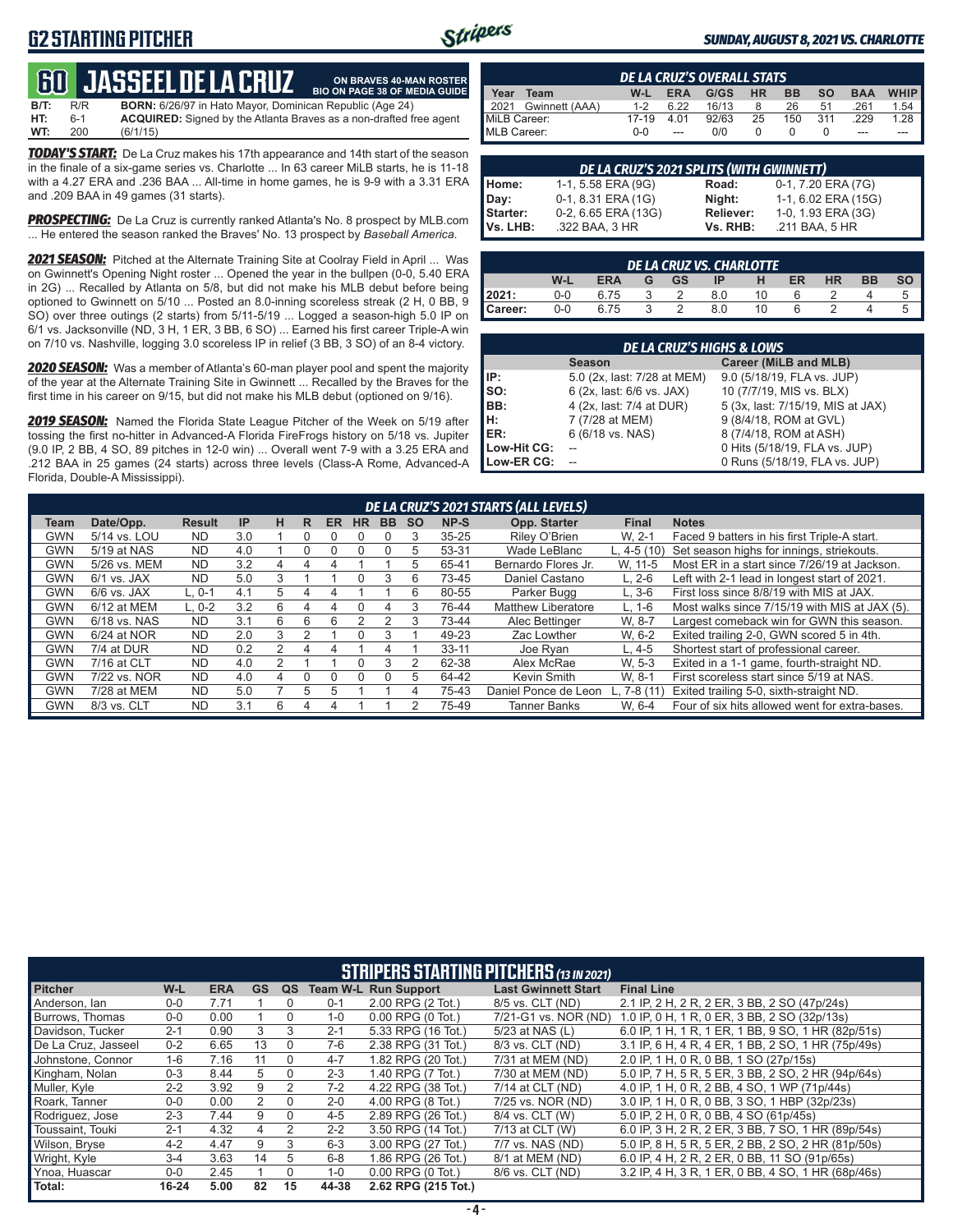#### **BULLPEN**



#### *SUNDAY, AUGUST 8, 2021 VS. CHARLOTTE*

|                   | <b>STRIPERS PITCHING BREAKDOWN</b>               |            |            |       |     |           |                                 |           |            |  |  |  |
|-------------------|--------------------------------------------------|------------|------------|-------|-----|-----------|---------------------------------|-----------|------------|--|--|--|
|                   | $W-L$                                            | <b>ERA</b> | IP         | R     | ER  | <b>HR</b> | <b>BB</b>                       | <b>SO</b> | <b>BAA</b> |  |  |  |
| Starters:         | $16 - 24$                                        | 5.00       | 347.1      | 204   | 193 | 54        | 137                             | 348       | .260       |  |  |  |
| <b>Relievers:</b> | 28-14                                            | 3.34       | 366.1      | 152   | 136 | 42        | 134                             | 429       | .223       |  |  |  |
| Total:            | 44-38                                            |            | 4.15 713.2 | - 356 | 329 | 96        | 271                             | 777       | -241       |  |  |  |
|                   | <b>Saves/Opp:</b> 17/30 (56.7%) <b>Holds:</b> 34 |            |            |       |     |           | <b>IR/Scored: 58/23 (39.7%)</b> |           |            |  |  |  |

| <b>PITCHING BY MONTH</b> |           |            |       |     |     |           |           |           |            |  |  |
|--------------------------|-----------|------------|-------|-----|-----|-----------|-----------|-----------|------------|--|--|
|                          | W-L       | <b>ERA</b> | IP    | R   | ER  | <b>HR</b> | <b>BB</b> | <b>SO</b> | <b>BAA</b> |  |  |
| May:                     | $14 - 10$ | 3.50       | 211.0 | 90  | 82  | 28        | 65        | 240       | 222        |  |  |
| June:                    | $9 - 16$  | 4.55       | 213.2 | 115 | 108 | 26        | 94        | 223       | 263        |  |  |
| July:                    | $17 - 11$ | 4.50       | 242.0 | 131 | 121 | 37        | 100       | 261       | .240       |  |  |
| August:<br>September:    | $4 - 1$   | 3.45       | 47.0  | 20  | 18  | 5         | 12        | 53        | .240       |  |  |

| RELIEF SUMMARY (CURRENT STRIPERS ONLY, GWINNETT STATS ONLY) |         |            |    |           |                          |               |              |                    |                                                          |                         |  |
|-------------------------------------------------------------|---------|------------|----|-----------|--------------------------|---------------|--------------|--------------------|----------------------------------------------------------|-------------------------|--|
| <b>Pitcher</b>                                              | W-L     | <b>ERA</b> | G  | <b>GF</b> | <b>HLD</b>               | <b>SV/OPP</b> | <b>IR/RS</b> | <b>Last Outing</b> | <b>Last Final Line</b>                                   | <b>Scoreless Streak</b> |  |
| Arano, Victor                                               | $1 - 1$ | 3.18       | 21 |           | 3                        | 1/3           | 2/0          | 8/5 vs. CLT        | 1.0 IP, 0 H, 0 R, 1 BB, 2 SO (16p/12s)                   | 5G (6.0 IP)             |  |
| Biddle, Jesse (L)                                           | $0 - 1$ | 1.93       | 19 | 2         | 3                        | 0/1           | 7/3          | 8/4 vs. CLT        | Hold, 1.0 IP, 2 H, 0 R, 1 BB, 2 SO (24p/16s)             | 4G (4.0 IP)             |  |
| Bradford, Chasen                                            | $4 - 0$ | 4.10       | 25 | 3         | 5                        | 0/1           | 2/2          | 8/5 vs. CLT        | 1.0 IP, 3 H, 1 R, 1 ER, 0 BB, 1 SO (17p/13s)             | $-6G$                   |  |
| Burrows, Thomas (L)                                         | $2 - 0$ | 2.76       | 22 |           | 3                        | 0/0           | 15/6         | 8/6 vs. CLT        | 1.0 IP, 1 H, 0 R, 1 BB, 2 SO (27p/17s)                   | 3G (3.0 IP)             |  |
| De La Cruz, Jasseel                                         | $1 - 0$ | 1.93       | 3  |           |                          | 0/0           | 0/0          | 7/10 vs. NAS       | 3.0 IP, 0 H, 0 R, 3 BB, 3 SO (49p/28s)                   | 2G (4.0 IP)             |  |
| Flaa, Jay                                                   | $1 - 1$ | 5.31       | 20 | 5         | 2                        | 1/1           | 2/0          | 8/6 vs. CLT        | 1.0 IP, 0 H, 0 R, 1 BB, 0 SO (16p/9s)                    | 4G (4.0 IP)             |  |
| Horacek, Mitch (L)                                          | $1 - 2$ | 4.80       | 13 | 3         |                          | 0/0           | 3/3          | 8/5 vs. CLT        | 1.0 IP, 0 H, 0 R, 0 BB, 2 SO (11p/7s)                    | 2G (2.0 IP)             |  |
| Johnstone, Connor                                           | $2 - 0$ | 1.53       | 12 |           |                          | 0/0           | 8/5          | 8/5 vs. CLT        | 0.2 IP, 1 H, 0 R, 0 BB, 0 SO (12p/9s)                    | 3G (2.1 IP)             |  |
| Kelley, Trevor                                              | $1 - 2$ | 1.69       | 23 |           | 5                        | 0/2           | 4/1          | 8/6 vs. CLT        | 1.0 IP, 1 H, 0 R, 1 BB, 0 SO (14p/8s)                    | 3G (3.0 IP)             |  |
| Kingham, Nolan                                              | $0 - 1$ | 21.00      |    |           |                          | 0/1           | 0/0          | 8/5 vs. CLT        | Loss, 3.0 IP, 7 H, 7 R, 7 ER, 0 BB, 4 SO, 2 HR (64p/52s) | -1G                     |  |
| Lee, Dylan (L)                                              | $3 - 1$ | 1.95       | 23 | 5         | 5                        | 0/1           | 3/0          | 8/4 vs. CLT        | Hold, 1.0 IP, 0 H, 0 R, 0 BB, 1 SO (13p/9s)              | 2G (3.0 IP)             |  |
| Lopez, Yoan                                                 | $3-2$   | 3.32       | 19 | 5         | 3                        | 0/1           | 4/2          | 8/6 vs. CLT        | 1.1 IP, 1 H, 0 R, 0 BB, 1 SO (17p/10s)                   | 6G (6.1 IP)             |  |
| Minter, A.J. (L)                                            | $0 - 0$ | 0.00       | 6  | 6         | $\overline{\phantom{a}}$ | 6/6           | 0/0          | 8/4 vs. CLT        | Save, 1.0 IP, 0 H, 0 R, 0 BB, 2 SO (12p/7s)              | 6G (6.0 IP)             |  |
| Newcomb, Sean (L)                                           | $1 - 0$ | 3.00       | 8  | 6         | $\overline{\phantom{a}}$ | 1/1           | 0/0          | 8/6 vs. CLT        | Win, 2.0 IP, 2 H, 0 R, 0 BB, 4 SO (35p/24s)              | 1G (2.0 IP)             |  |
| Roark, Tanner                                               | $3 - 1$ | 3.58       | 14 |           |                          | 1/2           | 0/0          | 7/30 at MEM        | Win, 2.0 IP, 2 H, 2 R, 2 ER, 1 BB, 3 SO (40p/24s)        | $-1G$                   |  |
| Rodriguez, Jose                                             | $0 - 0$ | 3.60       |    |           |                          | 0/0           | 0/0          | 5/26 vs. MEM       | 1.0 IP, 2 H, 1 R, 1 ER, 0 BB, 1 SO, 1 HR (13p/10s)       | -2G                     |  |
| Webb, Jacob                                                 | $0 - 1$ | 2.33       | 19 | 15        |                          | 5/5           | 0/0          | 8/6 vs. CLT        | 1.0 IP, 0 H, 0 R, 0 BB, 1 SO (10p/8s)                    | 7G (7.0 IP)             |  |

| <b>SCORELESS INNINGS STREAKS (10-PLUS INNINGS)</b> |         |                    |                       |  |  |  |  |  |  |  |  |
|----------------------------------------------------|---------|--------------------|-----------------------|--|--|--|--|--|--|--|--|
| <b>Pitcher</b>                                     | Length  | <b>Dates</b>       | <b>Stats</b>          |  |  |  |  |  |  |  |  |
| Bradford, C.                                       | 16 0 IP | 5/7-6/13 (10G)     | 1-0, 6 H, 3 BB, 12 SO |  |  |  |  |  |  |  |  |
| Wright, K                                          | 12.0 IP | $5/25 - 6/5$ (3GS) | 1-0, 11 H, 3 BB, 8 SO |  |  |  |  |  |  |  |  |
| Roark. T.                                          | 11 0 IP | $6/4 - 6/20$ (5G)  | 1-0, 8 H, 4 BB, 11 SO |  |  |  |  |  |  |  |  |

### **54 VICTOR ARANO** *- RHP - 26 YRS - COSAMALOAPAN, MEXICO*

- **• 2021 with GWN: Is 1-0 with a 0.00 ERA (0 ER in 6.0 IP) and .190 BAA (4 H, 1 BB, 10 SO) in 5G since 7/15** ... **5/14 vs. LOU:** Earned GWN's first save of 2021
- (1.0 IP, 1 H) ... **8/1 at MEM:** Earned first win (2.0 IP, 2 H, 0 R, 1 SO in 4-2 win). **• 2021 with ATL:** Recalled on 5/8, but did not pitch ... Optioned on 5/10 ... DFA'd and outrighted to Gwinnett on 6/6.
- **• 2020:** Was a member of Philadelphia's 60-man player pool, but spent the entire year at the Alternate Site in Lehigh Valley ... DFA'd by the Phillies on 1/18.
- **• 2019:** Limited to just 6G with Triple-A Lehigh Valley (2-0, 0.00 ERA in 3G) and Philadelphia (1-0, 3.86 ERA in 3G) ... Was on injured list from 4/20-end of season (right elbow inflammation).
- **• Acquired:** Claimed off waivers from Philadelphia (1/22/21) ... Originally signed by the Los Angeles Dodgers as a non-drafted free agent (4/4/13).
- **• MLB Career:** 3-2, 2.65 ERA, .224 BAA, 3 SV in 73G with Philadelphia (2017-19).

# **48 JESSE BIDDLE** *- LHP - 29 YRS - PHILADELPHIA, PA*

- **• 2021 with GWN: 5/22-6/13:** Posted a 1.50 ERA (1 ER in 6.0 IP) over 6G ... **6/23- 7/17:** Had a 0.00 ERA (0 ER in 5.1 IP) and .211 BAA (4 H, 3 BB, 12 SO) over 6G.
- **• 2021 with ATL:** Had his contract selected on 4/17, pitched in 8G with the Braves (0-0, 8.44 ERA, 10 ER in 10.2 IP) ... DFA'd on 5/17, outrighted to Gwinnett on 5/19.
- **• Spring Training:** 0-0, 3.00 ERA, .257 BAA, 2 SV in 9G with Cincinnati ... Released on 3/26 after re-signing as MiLB FA on 12/11/20.
- **• 2020:** Opened the year at Cincinnati's Alternate Training Site ... Contract selected on 8/25 (0-0, 0.00 ERA, 0 ER in 0.2 IP in 1G) ... Placed on 10-day injured list on 8/29 (left shoulder impingement) and missed the remainder of the year.
- **• Acquired:** MiLB FA (4/2/21) ... Originally Philadelphia's 1st-round pick (27th overall) in 2010 out of Germantown Friends High School (Philadelphia, PA).
- **• MLB Career:** 6-2, 5.07 ERA, .261 BAA, 1 SV in 99G with ATL (2018-19, 2021), SEA (2019), TEX (2019), CIN (2020).

### **28 CHASEN BRADFORD** *- RHP - 32 YRS - LAS VEGAS, NV*

- **• 2021 with GWN: All 4 of his wins (4-0) have been 2.0-IP outings:** 5/15 vs. LOU (1 H, 0 R, 2 SO), 6/16 vs. NAS (3 H, 1 ER, 3 SO), 6/24 at NOR (0 H, 0 R, 1 BB, 3 SO), and 7/31 at MEM (2.0 IP, 1 H, 1 ER, 1 SO) ... **5/7-6/13:** Posted team-best 16.0-IP scoreless streak over 10G (6 H, 3 BB, 12 SO).
- **• 2020:** Re-signed by Seattle to an MiLB deal on 1/15, but was not included on the Mariners' 60-man player pool ... Did not play.
- **• 2019:** Split time between Seattle (0-0, 4.86 ERA, 1 SV in 12G) and Triple-A Tacoma (0-0, 6.75 ERA, 1 SV in 5G).
- **• Acquired:** MiLB FA (3/15/21) ... Originally the New York Mets' 35th round pick in 2011 out of the University of Central Florida.
- **• MLB Career:** 7-0, 3.89 ERA, .253 BAA, 1 SV in 86G with NYM, SEA (2017-19).

|                | PITCHER AWARDS & HONORS'            |                         |
|----------------|-------------------------------------|-------------------------|
| <b>Pitcher</b> | <b>Award/Date</b>                   | <b>Stats</b>            |
| Wilson, B.     | AAA East Pitcher of Week (6/28-7/4) | 0-0, 7.0 IP, 0 ER, 7 SO |

### **49 THOMAS BURROWS** *- LHP - 26 YRS - FLORENCE, AL*

- **• 2021 with GWN: Is 1-0 with a 1.10 ERA (2 ER in 16.1 IP) and .161 BAA (9 H, 10 BB, 24 SO) in 13G since 6/20** ... **6/20-7/2:** Struck out 12 over 7.0 scoreless IP (3 H, 1 BB) in 5G ... **7/15 at CLT:** Improved to 2-0 (1.0 IP, 0 H, 0 R, 0 BB, 1 SO) in 11-10 win ... **7/21-G2 vs. NOR:** Made the first start of his pro career (ND, 1.0 IP, 0 H, 1 R, 0 ER, 3 BB, 2 SO).
- **• MLB.com Prospect Rankings:** #20 (Braves Top 30).
- **• 2020:** Was an NRI to Spring Training, but not included on 60-man player pool.
- **• 2019:** Went 2-4 with a 4.42 ERA, .221 BAA, and 7 saves (7-for-9) in 43G between Double-A Mississippi and Gwinnett ... Stranded 16 of 17 inherited runners with the Stripers (94.1%) ... Won Atlanta's Bill Lucas Award for community service.
- **• Acquired:** Via trade with Seattle (1/11/17) ... Originally the Mariners' 4th-round pick in 2016 out of the University of Alabama.

#### **45 JAY FLAA** *- RHP - 29 YRS - BISMARCK, ND*

- **• 2021 with GWN: 5/13-6/24:** Did not allow an ER over his first 10G (1 R in 11.0 IP, 7 H, 9 BB, 15 SO, .171 BAA) ... **7/18 at CLT:** Earned his first save with GWN, tossing 1.0 IP (1 H, 1 ER, 0 BB, 2 SO) in a come-from-behind 13-12 victory ... **8/3 vs. CLT:** Earned first win with GWN (1.0 IP, 1 H, 0 R, 1 BB, 1 SO in 4-2 win).
- **• 2021 with ATL:** From 5/23-5/30, went 0-0 with a 27.00 ERA (4 ER in 1.1 IP) in 1G ... Outrighted to Gwinnett on 7/13.
- **• 2021 with BAL:** Selected by Baltimore on 4/26 and made his MLB debut on 4/27 vs. the NY Yankees (1.1 IP, 2 BB, 1 SO, struck out Aaron Judge) ... Optioned on 4/28, appeared in 1G with Triple-A Norfolk (0-0, 16.20) ... DFA'd on 5/8.
- **• Spring Training:** 0-0, 3.38 ERA, .200 BAA, 0 SV in 3G with Baltimore.
- **• 2020:** Was not on Baltimore's 60-man player pool, did not play.
- **• 2019:** Went 2-5 with a 4.69 ERA, .256 BAA, and 5 SV in 40G (3 starts) between Double-A Bowie and Norfolk (2-3, 5.24 ERA, 4 SV in 29G during Triple-A debut).
- **• Acquired:** Claimed off waivers from Baltimore (5/11/21) ... Originally the Orioles' 6th-round pick in 2015 out of North Dakota State University (Fargo, ND).
- **• MLB Career:** 0-0, 13.50 ERA, .300 BAA in 2G with Baltimore, Atlanta (2021).

### **59 MITCH HORACEK** *- LHP - 29 YRS - LITTLETON, CO*

- **• 2021 Season:** Opened the year with GWN, going 1-2 with a 4.76 ERA and .250 BAA in 10G ... Was on the Development List from 5/25-5/30 and 6/2-6/15 ... Transferred to Advanced-A Rome on 7/9 and went 1-0 with a 2.25 ERA and .167 BAA in 4G ... Rejoined the Stripers on 7/20.
- **• 2020:** Signed with Minnesota, but was not on the Twins' 60-man player pool.
- **• 2019:** Pitched for both Double-A Hartford (4-0, 2.48 ERA in 34G) and Triple-A Albuquerque (1-1, 18.75 ERA in 12G) in the Colorado Rockies organization.
- **• Acquired:** MiLB FA (3/25/21) ... Originally Baltimore's 9th-round pick in 2013 out of Dartmouth College (Hanover, NH).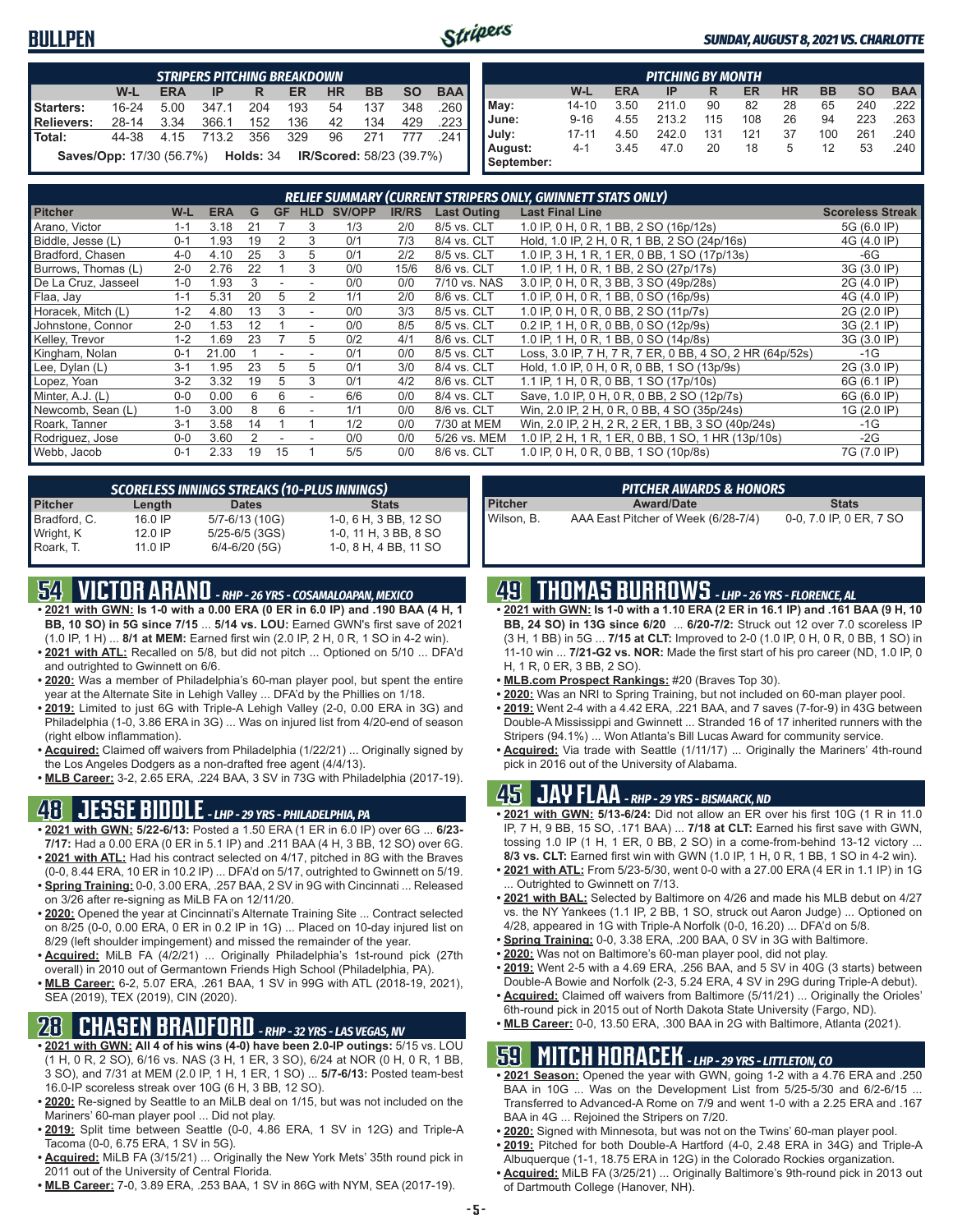### **51 CONNOR JOHNSTONE** *- RHP - 26 YRS - SAN DIEGO, CA*

- **• 2021 with GWN: Is 2-0 with a 1.53 ERA and .133 BAA in 12G in relief (1-6, 7.16 ERA, .313 BAA in 11 starts)** ... **5/4-5/8:** Threw 8.0 scoreless IP over his first 2 outings, including a 5.0-inning spot start (win, 1 H, 0 BB, 5 SO) on 5/8 at CLT.
- **• Spring Training:** 0-1, 4.76 ERA, .273 BAA, 1 SV in 6G with Atlanta (NRI).
- **• 2020:** Was an NRI to Braves Spring Training, but not on 60-man player pool.
- **• 2019:** With Double-A Mississippi and Gwinnett, went 7-4 with a 4.24 ERA, .296 BAA, and 1 SV in 35G (7 starts) ... His 7 wins ranked T-8th in the Braves org.
- **• Acquired:** Braves 21st-round pick in 2017 out of Wake Forest University.
- **• Local Product:** Played baseball at Roswell High School (Roswell, GA).

# **43 TREVOR KELLEY** *- RHP - 27 YRS - PROVIDENCE, RI*

- **• 2021 with GWN: Is 1-0 with a 0.00 ERA (1 R, 0 ER in 10.0 IP) and .094 BAA (3 H, 4 BB, 14 SO) over 9G since 7/11** ... **5/12-6/27:** Allowed runs in just 2 of 13G for a 1.72 ERA (3 ER in 15.2 IP, 13 H, 6 BB, 15 SO, .241 BAA).
- **• Spring Training:** Did not pitch in Chicago Cubs' MLB camp ... Released on 4/23. **• 2020:** Pitched in 4G with Philadelphia, going 0-0 with a 10.80 ERA ... Outrighted on 8/14 and spent the rest of the season at the Phillies Alternate Site.
- **• 2019:** In 52G with Triple-A Pawtucket, went 5-5 with a 1.79 ERA, .216 BAA, and 12 SV ... Was an International League Midseason and Postseason All-Star and a *Baseball America* Triple-A All-Star ... Led IL in appearances and was T-1st in saves ... Made MLB debut on 7/2 at Toronto and logged 10G with Boston (0-3, 8.64 ERA).
- **• Acquired:** MiLB FA (4/28/21) ... Originally Boston's 36th-round pick in 2015 out of the University of North Carolina at Chapel Hill.
- **• MLB Career:** 0-3, 9.26 ERA, .347 BAA, 0 SV in 14G with BOS (2019), PHI (2020).

### **58 DYLAN LEE** *- LHP - 27 YRS - DINUBA, CA*

- **• 2021 with GWN: Is 1-1 with a 0.00 ERA (1 R, 0 ER in 7.1 IP) and .154 BAA (4 H, 1 BB, 7 SO) in 6G since 7/18** ... **5/4 at CLT:** Earned the win in his Stripers' debut (2.0 IP, 1 H, 1 R, 0 ER, 0 BB, 3 SO in 10-9 win in 12 innings) ... **6/11 at MEM:** Recorded his first pro hit, a double (1-for-2, R) ... **5/26-7/9:** Had a 1.65 ERA (3 ER in 16.1 IP, 9 H, 2 BB, 12 SO) and .161 BAA over 12G.
- **• Spring Training:** 0-0, 0.00 ERA, 0 SV in 2G with Miami ... Released on 3/29.
- **• 2020:** Was a non-roster invite to Marlins Spring Training, but was not on Miami's 60-man player pool ... Did not play.
- **• 2019:** Logged 45G between Double-A Jacksonville (0-3, 1.91 ERA, .176 BAA, 13 SV in 32G) and Triple-A New Orleans (1-3, 4.71 ERA, .329 BAA, 0 SV in 13G).
- **• Acquired:** MiLB FA (4/15/21) ... Originally Miami's 10th-round pick in 2016 out of Cal State Fresno (Fresno, CA).

# **55 YOAN LOPEZ** *- RHP - 28 YRS - NUEVA GERONA, CUBA*

- **• 2021 with GWN:** Has a pair of wins in extra innings, 6/9-G2 at MEM (1.0 IP, 1 H, 0 R in 3-1 win in 8 innings) and 6/18 vs. NAS (1.0 IP, 2 H, 1 R, 0 ER, 1 SO in 8-7 win in 10 innings).
- **• 2021 with ARI:** Began the season on Arizona's Opening Day roster ... In 2 stints, went 0-0 with a 6.57 ERA (9 ER in 12.1 IP) and 0 SV (0-for-3) in 13G ... DFA'd on 5/20, traded to Atlanta on 5/22 and optioned to Gwinnett.
- **• Spring Training:** 1-0, 4.91 ERA, .214 BAA, 0 SV in 8G with Arizona.
- **• 2020:** In 20G with Arizona, went 0-1 with a 5.95 ERA, .269 BAA, and 2 holds.
- **• 2019:** Set MLB career highs in G (70) and holds (21), going 2-7 with a 3.41 ERA, .232 BAA, and 1 SV (1-for-4) with the D-backs.
- **• Acquired:** Via trade with Arizona in exchange for CF Deivi Estrada (5/22/21) ... Originally signed by the D-backs as a NDFA out of Cuba (1/16/15).
- **• MLB Career:** 2-8, 4.25 ERA, .252 BAA, 1 SV in 113G with Arizona (2018-21).

## **33 A.J. MINTER** *- LHP - 27 YRS - TYLER, TX*

- **• 2021 with GWN:** Optioned on 7/18 ... **Is 6-for-6 (T-5th in Triple-A East) in save chances over 6G since joining the Stripers (6.0 IP, 0 H, 0 R, 3 BB, 8 SO)**.
- **• Gwinnett Career:** Has logged 43G in 3 seasons (2017, 2019, 2021), going 3-4 with a 3.48 ERA, 1.25 WHIP, .234 BAA, and 11 saves (11-for-13).
- **• 2021 with ATL:** In 42 relief appearances, is 1-4 with a 4.86 ERA (18 ER in 33.1 IP) and .264 BAA ... Had a 6.23 ERA over 7G in July before being optioned.
- **• Spring Training:** 0-0, 4.91 ERA, .344 BAA, 1 SV in 8G with Atlanta. **• 2020:** Posted a career-low 0.83 ERA in 22 relief outings with Atlanta, going 1-1 with a .200 BAA over 21.2 IP ... Made 5 appearances in the Postseason (1-0, 3.00 ERA, .182 BAA), including a spot start in Game 5 of the NLCS vs. the LA Dodgers (3.0 IP, 1 H, 0 R, 0 BB, 7 SO in ND, Braves lost 7-3).
- **• Acquired:** Braves' CB-B pick (75th overall) in 2015 out of Texas A&M.
- **• MLB Career:** 9-13, 3.92 ERA, .251 BAA, 20 SV in 181G with Atlanta (2017-21) ... Pitched in the 2018 and 2020 Postseasons (1-0, 2.25 ERA in 7G, 1 start).

# **34 SEAN NEWCOMB** *- LHP - 28 YRS - BROCKTON, MA*

- **• 2021 with GWN:** Has been optioned 3 times, on 5/5, 6/30, and 7/31 ... **5/6-7/3:** Struck out 8 over 3.0 scoreless IP (1 H, 1 BB) in 3G ... **7/16 at CLT:** Struck out the side in the 9th for his first save (1.0 IP, 0 H, 0 R, 1 HB) ... **8/6 vs. CLT:** Struck out 4 over 2.0 IP (2 H, 0 R) in 10th and 11th innings for the win in 4-3 victory.
- **• Gwinnett Career:** 6-4 with a 2.78 ERA and .209 BAA in 23G (14GS) since 2017.
- **• 2021 with ATL:** In 26G in relief, is 2-0 with a 5.68 ERA, .250 BAA, and 1 SV.
- **• 2020:** Made just 4 starts with the Braves (0-2, 11.20 ERA) ... Spent most of the year at the Alternate Training Site at Coolray Field.
- **• Acquired:** Via trade with the Los Angeles Angels in exchange for SS Andrelton Simmons (11/12/15) ... Originally the Angels' 1st-round pick (15th overall) in 2014 out of the University of Hartford (West Hartford, CT).
- **• MLB Career:** 24-23, 4.27 ERA, .243 BAA, 2 SV in 135G (57GS) with Atlanta (2017-21) ... In 6G during the 2018-19 Postseasons, went 1-0 with a 1.08 ERA.

#### **57 TANNER ROARK** *- RHP - 34 YRS - WILMINGTON, IL*

- **• 2021 with GWN: 6/10 at MEM:** Tossed 2.0 innings in relief (1 H, 0 R, 1 BB, 1 SO) for first win ... **6/4-6/20:** Pitched 11.0 scoreless innings over 5G (8 H, 4 BB, 11 SO, .205 BAA) ... **7/13 at CLT:** Notched his first save since 2015 with Washington (2.0 IP, 3 H, 1 ER, 0 BB, 2 SO in 5-3 win) ... **In 2 spot starts (7/17 at CLT, 7/25 vs. NOR), is 0-0 with a 0.00 ERA (0 ER in 5.0 IP, 1 H, 2 HB, 2 BB, 6 SO)**.
- **• 2021 with ATL:** Contract selected on 6/24, but did not pitch before being optioned back to Gwinnett on 6/27.
- **• 2021 with TOR:** Was on Toronto's Opening Day roster, went 0-1 with a 6.43 ERA in 3G (1 start) ... Released by the Blue Jays on 5/3.
- **• Spring Training:** 2-1, 8.44 ERA, .295 BAA in 4 starts with Toronto.
- **• 2020:** Made 11 starts with the Blue Jays, going 2-3 with a 6.80 ERA and .309 BAA.
- **• 2019:** Went 10-10 with a 4.35 ERA and .275 BAA in 31 starts with CIN and OAK. **• Acquired:** MiLB FA (5/10/21) ... Originally Texas's 25th-round pick in 2008 out of
- the University of Illinois at Urbana-Champaign. **• MLB Career:** 76-68, 3.85 ERA, .254 BAA, 1 SV in 227G (184 starts) with WSH, CIN, OAK, TOR (2013-21) ... Pitched in 2014 and 2016 Postseasons with Nationals (0-1, 3.86 ERA in 3G, 1 start).

# **71 JACOB WEBB** *- RHP - 27 YRS - RIVERSIDE, CA*

**• 2021 with GWN: Is 5-for-5 in save chances (T-10th in Triple-A East), posting a 3.60 ERA (2 ER in 5.0 IP, 4 H, 1 BB, 7 SO, 1 HB) in those outings** ... **5/26-6/9:** Struck out 5 over 5.0 IP (0 R, 2 H, 0 BB) in 5G.

- **• 2021 with ATL:** Recalled 4 times (4/7, 4/10, 6/5, 6/17) ... In 17G with the Braves, is 1-2 with a 5.29 ERA (10 ER in 17.0 IP) and a .324 BAA.
- **• Spring Training:** 1-0, 2.57 ERA, .222 BAA, 2 HLD in 7G with Atlanta ... Optioned to the Alternate Training Site in Gwinnett on 3/25.
- **• 2020:** Assigned to the Alternate Training Site on 7/19, but missed over a month with a right shoulder strain (placed on 60-day injured list on 7/20) ... Activated on 9/8 and went 0-0 with a 0.00 ERA (0 ER in 10.0 IP) and .200 BAA in 8G ... Made his MLB Postseason debut, going 0-0 with a 9.00 ERA (3 ER in 3.0 IP) in 3G.
- **• 2019:** Made his MLB debut with Atlanta, going 4-0 with a 1.39 ERA (5 ER in 32.1 IP), .205 BAA, 9 holds, and 2 saves (2-for-4) in 36G ... Also logged 10G with Gwinnett (0-1, 6.97 ERA, .225 BAA, 1 SV).
- **• Acquired:** Braves' 18th-round pick in 2014 out of Tabor College (Hillsboro, KS).
- **• MLB Career:** 5-2, 2.28 ERA, .243 BAA, 2 SV in 61G with Atlanta (2019-21).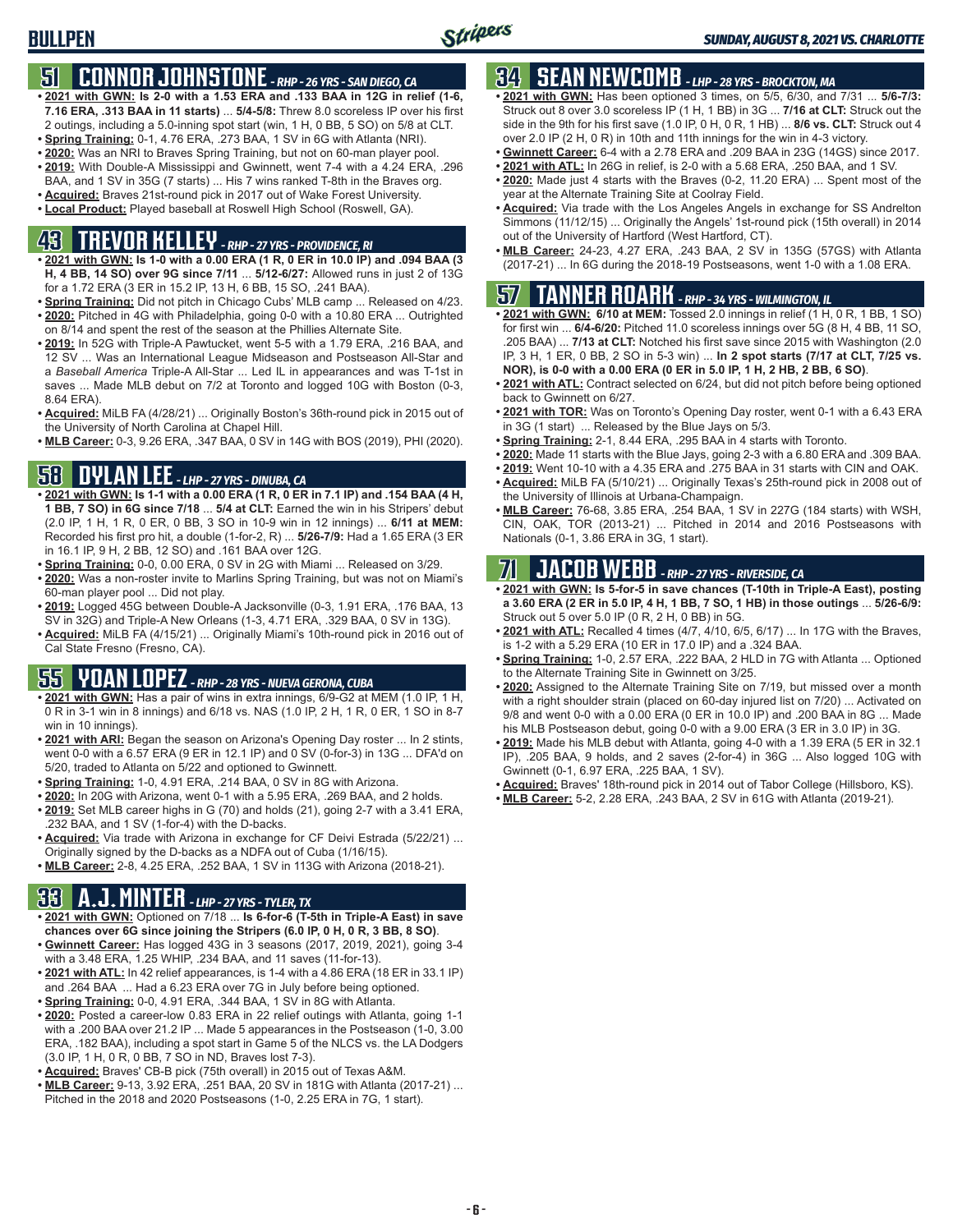| <b>OFFENSE</b> |                                                                                          |  | Stripers<br><b>SUNDAY, AUGUST 8, 2021 VS. CHARLOTTE</b>  |  |  |  |  |  |  |  |  |  |  |                                   |
|----------------|------------------------------------------------------------------------------------------|--|----------------------------------------------------------|--|--|--|--|--|--|--|--|--|--|-----------------------------------|
| TOTAL:         | 251, 106 HR, .765 OPS RISP:                                                              |  | 261, 32 HR, 804 OPS RUNS/INNING: 1 2 3 4 5 6 7 8 9 X TOT |  |  |  |  |  |  |  |  |  |  |                                   |
| Vs. LHP:       | 250, 45 HR, 786 OPS RISP/20: 248, 16 HR, 784 OPS Stripers: 64 42 41 43 46 46 57 46 36 13 |  |                                                          |  |  |  |  |  |  |  |  |  |  | 434                               |
|                | Vs. RHP: 251, 61 HR, 753 OPS LOADED: 329, 7 HR, 1.040 OPS Opponents:                     |  |                                                          |  |  |  |  |  |  |  |  |  |  | 51 44 48 45 29 45 36 26 18 14 356 |

|            |                |                |                |                |                          |                |                | <b>HOME RUNS</b>       |                                                 |                | <b>MULTI-GAMES</b>       |                |
|------------|----------------|----------------|----------------|----------------|--------------------------|----------------|----------------|------------------------|-------------------------------------------------|----------------|--------------------------|----------------|
| Player     | 1R             | 2R             | 3R             | <b>GS</b>      | Tot.                     |                |                | Off LH Off RH Team W-L | <b>Last HR with Gwinnett (Regular Season)</b>   | <b>Hit</b>     | <b>RBI</b>               | <b>HR</b>      |
| Almonte    | $\overline{2}$ |                |                |                | 3                        |                | 2              | $3-0$                  | 5/30/21 vs. MEM, 1R (RH Connor Jones)           | 8              | 5                        |                |
| Arcia      | 10             | 3              |                |                | 13                       | 6              | $\overline{ }$ | $7 - 4$                | 7/3/21 at DUR, 1R/Leadoff (RH Shane Baz)        | 17             | 8                        |                |
| Brugman    | $\sim$         |                | ÷.             | ٠              |                          |                |                | $0 - 0$                |                                                 | $\overline{a}$ | $\sim$                   |                |
| Camargo    | 4              |                | 2              |                | 10                       | 5              | 5              | $6 - 3$                | 8/4/21 vs. CLT, 3R (RH Mike Wright Jr.)         | 21             | 10                       |                |
| Casteel    |                | $\overline{2}$ |                |                | 3                        | $\overline{2}$ |                | $2 - 1$                | 6/24/21 at NOR, GS (LH Zac Lowther)             | 6              | 5                        |                |
| Contreras  | 4              | 3              |                |                | 8                        |                | $\overline{7}$ | $7 - 1$                | 7/29/21 at MEM, 2R (RH Angel Rondon)            | 8              | $\overline{7}$           |                |
| d'Arnaud   |                |                |                |                |                          |                |                | $0 - 0$                |                                                 |                |                          |                |
| Demeritte  | $\overline{ }$ | $\overline{2}$ |                | 3              | 12                       | 6              | 6              | $11 - 1$               | 7/27/21 at MEM, 1R (LH Tyler Webb)              | 11             | 8                        |                |
| Ervin      | 3              | 2              |                | ٠              | 6                        | $\Delta$       | 2              | $4 - 2$                | 7/14/21 at CLT, 1R (LH Hunter Schryver)         | $\overline{7}$ | $\overline{7}$           |                |
| Goins      |                |                | ٠              |                | $\overline{2}$           |                |                | $1 - 1$                | 7/4/21 at DUR, 2R (RH Joe Ryan)                 | 12             | 6                        | $\sim$         |
| Gore       |                |                | ۰              | ۰              | -                        |                |                | $0 - 0$                |                                                 | 3              | $\overline{\phantom{a}}$ |                |
| Heredia    | $\sim$         |                | ٠              |                | ٠                        |                |                | $0 - 0$                | ---                                             | ٠              | ٠                        |                |
| Inciarte   |                |                |                |                |                          |                |                | $0 - 0$                |                                                 |                |                          |                |
| Jackson    | 4              |                |                | $\overline{2}$ | 11                       | 8              | 3              | $5 - 2$                | 7/28/21, 1R (LH Matthew Liberatore), 2nd of Gm. | 11             | 10                       | 3              |
| Kazmar Jr. | 4              | $\overline{2}$ |                | ٠              | $\overline{\phantom{a}}$ | $\overline{2}$ | 5              | $4 - 3$                | 7/22/21 vs. NOR, 1R (RH Eric Hanhold)           | 6              | 5                        |                |
| Kipnis     | $\overline{2}$ | $\overline{2}$ |                |                | 5                        |                | 5              | $4 - 1$                | 7/14/21 at CLT, 1R (RH Ofreidy Gomez)           | 10             | $\overline{7}$           | $\sim$         |
| Lucrov     |                |                |                | ۰              | $\overline{2}$           |                | $\overline{2}$ | $1 - 1$                | 6/10/21 at MEM, 3R (RH Grant Black)             | 4              | 3                        | ٠              |
| Martinez   |                |                |                |                |                          |                |                | $0 - 0$                |                                                 | $\overline{2}$ |                          |                |
| Morales    |                |                |                | ٠              |                          |                |                | $1 - 0$                | 5/7/21 at CLT, 3R (RH Joe De Carlo)             |                |                          |                |
| Pache      | 5              |                |                | ۰              | 6                        | 3              | 3              | $3-2$                  | 7/28/21 at MEM, 1R (LH Matthew Liberatore)      | 9              | 5                        |                |
| Sanchez    | 3              | $\overline{2}$ |                |                | 6                        | 3              | 3              | $3 - 2$                | 8/5/21 vs. CLT, 2R (RH Jonathan Stiever)        | $\overline{7}$ | 6                        | $\overline{A}$ |
| Snider     | $\overline{2}$ |                |                |                | 3                        |                | 3              | $3-0$                  | 7/15/21 at CLT, 2R (RH Connor Sadzeck)          | 3              | 3                        |                |
| Unroe      |                |                | ٠              |                |                          |                |                | $0 - 0$                | 7/19/19 vs. ROC, 1R (RH Drew Hutchison)         |                | ۰                        |                |
| Waters     | 4              | $\mathfrak{p}$ | $\overline{2}$ |                | 8                        | 4              | 4              | $4 - 3$                | 7/24/21 vs. NOR, 1R (RH Eric Hanhold)           | 17             | 6                        |                |
| Total:     | 56             | 31             | 12             | 7              | 106                      |                |                |                        |                                                 |                |                          |                |

| <b>HOME RUN VARIANTS</b>                                  |                                                    |    |                                  |                |           |            |           |            |            |            |            |                     |                | <b>PINCH HITTERS</b>                   |                |                                        |             |             |
|-----------------------------------------------------------|----------------------------------------------------|----|----------------------------------|----------------|-----------|------------|-----------|------------|------------|------------|------------|---------------------|----------------|----------------------------------------|----------------|----------------------------------------|-------------|-------------|
| Back-to-Back Homers (2x):                                 |                                                    |    |                                  |                |           |            |           |            |            |            | Player     | AVG.                | <b>AB</b>      | н                                      | 2B             | 3B                                     | <b>HR</b>   | <b>RBI</b>  |
| Almonte (GS) / Snider, 5/7 at CLT (1st Inning)            |                                                    |    |                                  |                |           |            |           |            |            |            | Almonte    | 1.000               |                |                                        | N              | $\mathbf 0$                            | 0           | 2           |
|                                                           | Jackson (2R) / Contreras, 7/14 at CLT (1st Inning) |    |                                  |                |           |            |           |            |            |            | Arcia      | ---                 | $\Omega$       | $\Omega$                               | $\Omega$       | $\mathbf 0$                            | $\Omega$    | $\mathbf 0$ |
|                                                           |                                                    |    |                                  |                |           |            |           |            |            |            | Casteel    | .136                | 22             | 3                                      |                | $\mathbf 0$                            |             |             |
| Back-to-Back-to-Back Homers (1x):                         |                                                    |    |                                  |                |           |            |           |            |            |            | Contreras  | .500                | $\overline{2}$ |                                        | $\Omega$       | $\Omega$                               | $\Omega$    | $\Omega$    |
| Arcia (2R) / Camargo / Demeritte, 5/8 at CLT (6th Inning) |                                                    |    |                                  |                |           |            |           |            |            |            | Demeritte  | .400                | 5              | $\overline{2}$                         |                | $\mathbf 0$                            | 1           |             |
|                                                           |                                                    |    |                                  |                |           |            |           |            |            |            | Ervin      | .200                | 10             | $\overline{2}$                         | $\Omega$       | $\Omega$                               | 1           | 3           |
| Pinch-Hit Homers (3x):                                    |                                                    |    |                                  |                |           |            |           |            |            |            | Goins      | .000                | $\overline{2}$ | $\Omega$                               | $\Omega$       | $\Omega$                               | $\Omega$    | $\Omega$    |
| Demeritte (1R), 5/12 vs. LOU (7th Inning)                 |                                                    |    |                                  |                |           |            |           |            |            |            | Gore       | .200                | 5              |                                        | $\Omega$       | $\mathbf 0$                            | $\Omega$    | $\Omega$    |
| Casteel (2R), 6/3 vs. JAX (7th Inning)                    |                                                    |    |                                  |                |           |            |           |            |            |            | Jackson    | .000                |                | $\Omega$                               | $\Omega$       | $\mathbf 0$                            | $\Omega$    | $\mathbf 0$ |
| Ervin (2R), 7/7 vs. NAS (6th Inning)                      |                                                    |    |                                  |                |           |            |           |            |            |            | Kazmar Jr. | .000                | $\overline{7}$ | $\Omega$                               | $\mathbf{0}$   | $\mathbf 0$                            | $\Omega$    | $\Omega$    |
| Leadoff (Game) Homers (3x):                               |                                                    |    |                                  |                |           |            |           |            |            |            | Lee        | .000                |                | $\Omega$                               | $\Omega$       | $\Omega$                               | $\Omega$    | $\Omega$    |
| Waters (2x), 5/19 at NAS, 7/22 vs. NOR                    |                                                    |    |                                  |                |           |            |           |            |            |            | Lucrov     | .000                | 3              | $\Omega$                               | $\Omega$       | $\Omega$                               | $\Omega$    | $\Omega$    |
| Arcia (1x), 7/3 at DUR                                    |                                                    |    |                                  |                |           |            |           |            |            |            | Morales    | .000                | $\overline{2}$ | $\Omega$                               | $\mathbf 0$    | $\mathbf 0$                            | 0           | $\Omega$    |
|                                                           |                                                    |    |                                  |                |           |            |           |            |            |            | Pache      | .000                |                | $\Omega$                               | $\Omega$       | $\Omega$                               | $\Omega$    | $\Omega$    |
| Walk-Off Homers (1x):                                     |                                                    |    |                                  |                |           |            |           |            |            |            | Sanchez    | .000                | 6              | $\Omega$                               | $\Omega$       | $\mathbf 0$                            | $\mathbf 0$ | $\Omega$    |
| Arcia (Solo), 5/16 vs. LOU (9th Inning)                   |                                                    |    |                                  |                |           |            |           |            |            |            | Snider     | .077                | 13             |                                        | $\mathbf 0$    | $\mathbf 0$                            | $\Omega$    | $\mathbf 0$ |
|                                                           |                                                    |    |                                  |                |           |            |           |            |            |            | Unroe      | .000                | $\overline{4}$ | $\Omega$                               | $\Omega$       | $\Omega$                               | $\Omega$    | $\Omega$    |
|                                                           |                                                    |    |                                  |                |           |            |           |            |            |            | Totals:    | .129                | 85             | 11                                     | $\overline{2}$ | 0                                      | 3           | 10          |
|                                                           |                                                    |    |                                  |                |           |            |           |            |            |            |            |                     |                |                                        |                |                                        |             |             |
|                                                           |                                                    |    | <b>STRIPERS BATTING BY MONTH</b> |                |           |            |           |            |            |            |            |                     |                | <b>HITTING STREAKS (10-PLUS GAMES)</b> |                |                                        |             |             |
|                                                           | <b>AVG</b>                                         | G  | 2B                               | 3B             | <b>HR</b> | <b>RBI</b> | <b>SB</b> | <b>OBP</b> | <b>SLG</b> | <b>OPS</b> |            |                     |                |                                        |                | <b>Stats</b>                           |             |             |
|                                                           | .254                                               | 24 | 43                               | 2              | 36        | 138        | 24        | .366       | .445       | .811       | Player     | <b>Length/Dates</b> |                |                                        |                |                                        |             |             |
| May:                                                      |                                                    |    |                                  |                |           |            |           |            |            |            | Arcia      | 13G (5/4-5/18)      |                |                                        |                | .393 (22-56), 4 2B, 7 HR, 17 R, 12 RBI |             |             |
| June:                                                     | .227                                               | 25 | 36                               | 3              | 21        | 88         | 23        | .308       | .357       | .665       | Contreras  | 13G (7/10-7/27)     |                |                                        |                | .385 (20-52), 5 2B, 7 HR, 14 R, 20 RBI |             |             |
| July:                                                     | .271                                               | 28 | 52                               | $\overline{2}$ | 47        | 161        | 23        | .352       | .479       | .831       | Demeritte  | 10G (6/2-7/21)      |                |                                        |                | .372 (16-43), 2 2B, 3 HR, 10 R, 8 RBI  |             |             |
| August:                                                   | .234                                               | 5  | 6                                | $\overline{2}$ | 2         | 19         | 3         | .314       | .327       | .642       |            |                     |                |                                        |                |                                        |             |             |
| September:                                                |                                                    |    |                                  |                |           |            |           |            |            |            |            |                     |                |                                        |                |                                        |             |             |

|               | <b>HITTER AWARDS &amp; HONORS</b>      |                          |
|---------------|----------------------------------------|--------------------------|
| <b>Player</b> | <b>Award/Date</b>                      | <b>Stats</b>             |
| Waters        | Sirius XM All-Star Futures Game (7/11) | Game: 1-1, BB            |
| Contreras     | AAA East Player of Week (7/13-18)      | .462, 3 2B, 3 HR, 12 RBI |

|           | $\mathbf{r}$ . The set of $\mathbf{r}$ | <b>ON-BASE STREAKS (15-PLUS GAMES)</b> |
|-----------|----------------------------------------|----------------------------------------|
|           |                                        |                                        |
|           |                                        |                                        |
| Demeritte | 10G (6/2-7/21)                         | .372 (16-43), 2 2B, 3 HR, 10 R, 8 RBI  |
| Contreras | 13G (7/10-7/27)                        | .385 (20-52), 5 2B, 7 HR, 14 R, 20 RBI |

| <b>ON-BASE STREAKS (15-PLUS GAMES)</b> |                |                                       |
|----------------------------------------|----------------|---------------------------------------|
| Player                                 | Length/Dates   | <b>Stats</b>                          |
| Camargo                                | 18G (6/18-7/8) | .303 (20-66), 6 2B, 2 HR, 7 RBI, 7 BB |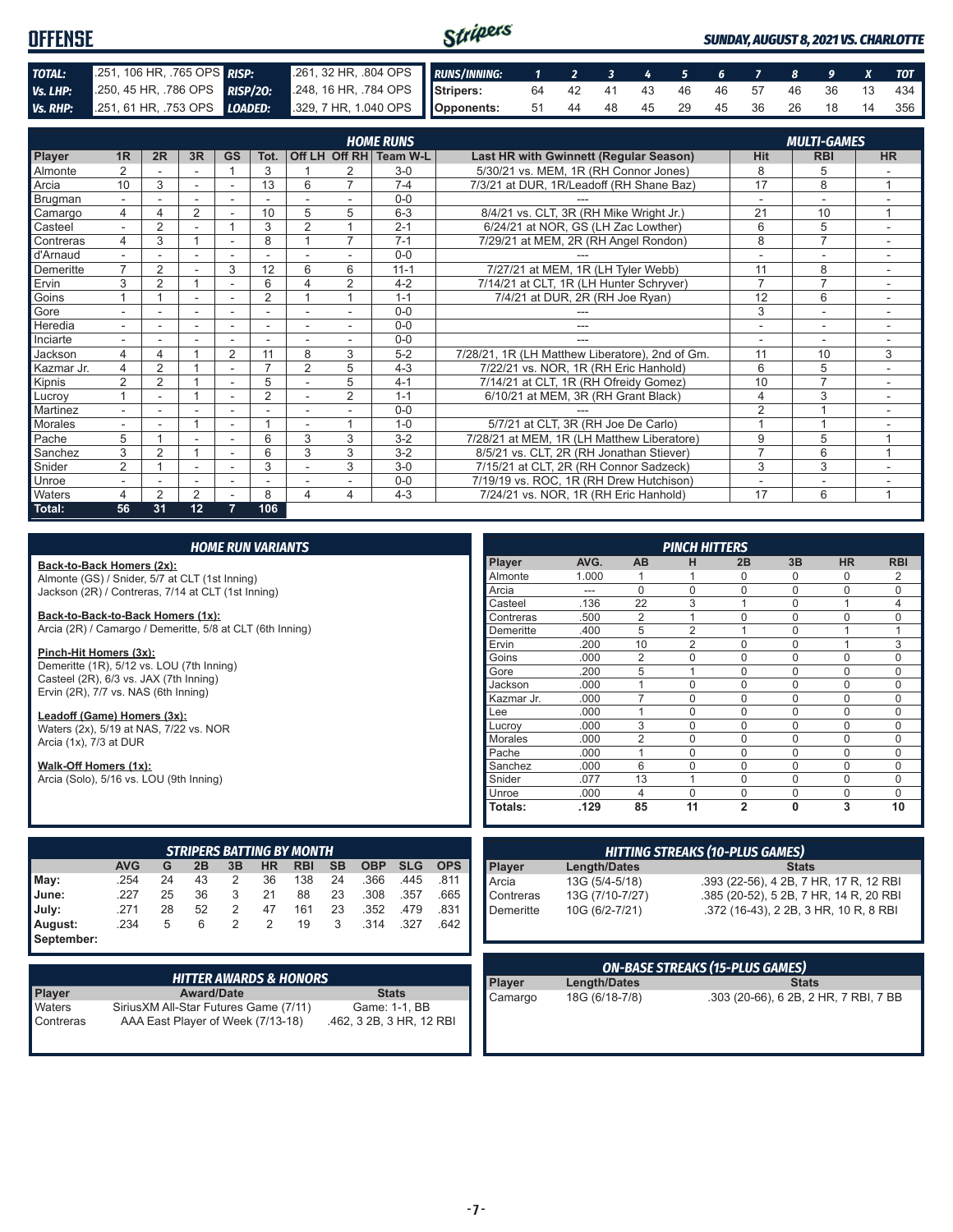## **BATTER BIOS**

### **13 ORLANDO ARCIA** *- SS - 27 YRS - ANACO, VENEZUELA*

*SEASON WITH GWN:*.298, 13 HR, 29 RBI, 5 SB, .905 OPS *HIT STREAK:* -1G (0-5) *8/6 vs. CLT:*0-5 *SERIES:* .235 (4-17), 2B, RBI

- 
- **• Leaderboard:** Entering 8/8, ranks among Triple-A East top 10 in AVG (9th, .298). **• 2021 with GWN: Has reached base safely in 50 of 55G (90.9%)** ... **5/4-5/18:**  Hit safely in first 13G (.393, 7 HR, 17 R, 12 RBI, 2 SB, 1.301 OPS) ... **5/9 at CLT:** Tied GWN's single-game HR record (3-for-4, 3 HR, 4 R, 4 RBI) ... **5/16 vs. LOU:** Blasted walk-off solo HR (#7) in 9th ... **6/18 vs. NAS:** Went 3-for-5 with 3 XBH, including solo HR (#11) and game-tying double in 10th, scored walk-off run ... **6/5- 6/23:** Posted 14G on-base streak (.333, 17-for-51, 4 2B, 3 HR, 11 R, 8 RBI, 6 BB).
- **• 2021 with ATL:** Recalled on 7/4 ... Hit .204 (10-for-49, 1 2B, 2 HR, 5 R, 9 RBI) in 17G ... Optioned back to Gwinnett on 7/31.
- **• 2021 with MIL:** Was on Milwaukee's Opening Day roster and batted .091 (1-for-11, 1 RBI) in 4G before being traded to Atlanta on 4/6 (sent to Alternate Site).
- **• 2020:** Spent 59 games with the Brewers, batting .260 (10 2B, 1 3B, 5 HR, 22 R, 20 RBI, 2 SB) ... Played in 2 Postseason games (.143, 1-for-7, 1 HR, 2 RBI).
- **• Acquired:** Via trade with Milwaukee in exchange for RHP Chad Sobotka and RHP Patrick Weigel (4/6/21) ... Originally signed by Milwaukee as a NDFA (10/22/10).
- **• MLB Career:** .242, 70 2B, 7 3B, 44 HR, 189 RBI, 40 SB in 559G with MIL, ATL (2016-21) ... Played in the Postseason from 2018-20 (.295, 4 HR, 6 RBI in 13G).

# **17 JOHAN CAMARGO** *- INF - 27 YRS - PANAMA CITY, PANAMA*

*SEASON WITH GWN:*.317, 10 HR, 40 RBI, 0 SB, .922 OPS *HIT STREAK:* 3G (3-13) *8/6 vs. CLT:* 1-4 *SERIES:* .188 (3-16), 2B, HR, 4 RBI

- **• Leaderboard:** Entering 8/8, ranks among Triple-A East top 10 in AVG (2nd, .317), R (T-4th, 49), OBP (5th, .399), TB (7th, 127), OPS (8th, .922), and H (8th, 77).
- **• 2021 with GWN: In 45G since 6/10, hitting .341 (59-for-173, 13 2B, 2 3B, 7 HR, 31 R, 30 RBI, .962 OPS)** ... **5/4-5/22:** Hit safely in 9G (.364, 2 2B, 3 HR, 13 R, 8 RBI) ... **5/8 at CLT:** Notched first career multi-HR game (2-for-4, 2 HR, 2 RBI) ... **6/5 vs. JAX:** Started 5-4-3 triple play, GWN's first since 5/28/19 at TOL ... **6/10 at MEM:** Homered for first time since 5/8 (2-run, #4) in 4-for-5, 2-RBI effort ... **6/18- 7/8:** Posted 18G on-base streak (.303, 20-for-66, 6 2B, 2 HR, 9 R, 7 RBI, 7 BB) ... **7/18 at CLT:** Hit a 2-out, 2-run HR (#8) in 9th for a 12-11 lead (GWN had trailed
- 11-3) ... **7/30 at MEM:** Tallied season-high 4 RBI (2-for-4, 2B, HR #9) in 8-7 win. **• Gwinnett Career:** Has hits in 90 of 119G (75.6%) since 2017, batting .330 (153 for-463, 33 2B, 3 3B, 19 HR, 82 R, 82 RBI, 1 SB, .935 OPS).
- **• 2021 with ATL:** In 6 stints with the Braves, batting .000 (0-for-16, 1 R) in 15G.
- **• 2020:** Made Braves' Opening Day roster and batted .200 (8 2B, 4 HR, 16 R, 9 RBI) in 35G ... Added to the NLCS roster in place of injured Adam Duvall prior to Game 2 and played in 4G (.250, 2-for-8, 1 2B, 1 RBI).
- **• Acquired:** NDFA (7/2/10) out of Panama City, Panama.
- **• MLB Career:** .257, 68 2B, 4 3B, 34 HR, 144 RBI, 2 SB in 364G with Atlanta (2017- 21) ... Played in 2018 and 2020 Postseasons (.087, 1 2B, 1 RBI in 8G).

#### **9 RYAN CASTEEL** *- 1B/C - 30 YRS - CHATTANOOGA, TN*

*SEASON WITH GWN:*.233, 3 HR, 17 RBI, 0 SB, .698 OPS *HIT STREAK:* -2G (0-7) *8/6 vs. CLT:*DNP *SERIES:* .000 (0-4)

- **• 2021 with GWN: 5/15-5/18:** Had 6 RBI in 3G span, including 5/15 vs. LOU (1 for-2, GW 3-run 2B, 3 RBI) and 5/16 vs. LOU (1-for-3, HR, 2 RBI) ... **6/2 vs. JAX:** Notched pinch-hit 2-run double ... **6/3 vs. JAX:** Hit pinch-hit 2-run HR (#2) ... **6/24 at NOR:** Crushed game-winning grand slam (#3) in 6-2 victory (1-for-4, 4 RBI), his 2nd career slam (first since 7/20/13 with Adv-A Modesto).
- **• 2020:** Was not on the Braves' 60-man player pool ... Did not play.
- **• 2019:** Played 118G with Double-A Mississippi, batting .263 (21 2B, 2 3B, 21 HR, 73 RBI, .811 OPS) ... Ranked 2nd in the Southern League in homers and RBI, 3rd in slugging (.477) ... Was his 2nd career 20-homer season (hit 22 in 2013).
- **• Acquired:** MiLB FA (3/14/21) ... Originally Colorado's 17th-round pick in 2010 out of Cleveland State Community College (Cleveland, TN).

# **24 WILLIAM CONTRERAS** *- C - 23 YRS - PUERTO CABELLO, VZ*

*SEASON WITH GWN:*.365, 8 HR, 26 RBI, 0 SB, 1.149 OPS *HIT STREAK:* 4G (7-15)

- *8/6 vs. CLT:* 1-3, 2B, R *SERIES:* .467 (7-15), 2 2B, 3 RBI **• 2021 with GWN: Leads Triple-A East in RBI (26), SLG (.729), and OPS (1.149) since joining GWN on 7/8** ... **Has hit safely in 20 of 23G during his Triple-A debut (.365, 31-for-85, 7 2B, 8 HR, 20 R, 26 RBI, 1.149 OPS)** ... **7/13-7/18:** Named Triple-A East Player of the Week (.462, 12-for-26, 3 2B, 3 HR, 7 R, 12 RBI, 1.440 OPS) ... **7/10-7/27:** Posted a 13G hitting streak, tied for GWN's longest this year (.385, 20-for-52, 5 2B, 7 HR, 14 R, 20 RBI, 1.333 OPS).
- **• 2021 with ATL:** On the Braves' Opening Day roster ... Hit .204 (3 2B, 1 3B, 7 HR, 16 R, 21 RBI, .666 OPS) in 44G through 7/6 ... Optioned on 7/7.
- **• 2020:** Spent most of the year at the Alternate Training Site at Coolray Field ... Recalled by Atlanta for his MLB debut on 7/24 ... Hit .400 (4-for-10, 1 2B, 1 RBI) in 4G before being optioned on 7/29.
- **• Bloodlines:** Older brother is Chicago Cubs' C Willson Contreras.
- **• Acquired:** NDFA (2/1/15) out of Puerto Cabello, Venezuela.
- **• MLB Career:** .217, 4 2B, 1 3B, 7 HR, 22 RBI, 0 SB in 48G with Atlanta (2020-21).

### **14 TRAVIS d'ARNAUD** *- C - 32 YRS - LONG BEACH, CA*

*SEASON WITH GWN:*.154, 0 HR, 0 RBI, 0 SB, .420 OPS *HIT STREAK:* 2G (2-6) *8/6 vs. CLT:*1-2 *SERIES:* .200 (2-10) **• MLB Rehab:** Joined Gwinnett on a rehab assignment on 7/30 ... Has been on

- Atlanta's 60-day IL since 5/2 (tore left thumb ligament, had surgery).
- **• 2021 with ATL:** Prior to the injury on 5/1 at TOR, batted .220 (18-for-82, 4 2B, 2 HR, 5 R, 11 RBI, .594 OPS) in 23G with the Braves.
- **• 2020:** Won his first NL Silver Slugger Award, batting .321 (88-for-165, 8 2B, 9 HR, 19 R, 34 RBI, .919 OPS) in 44G with Atlanta ... In 12G during the Postseason, hit .286 (12-for-42, 2 2B, 2 HR, 4 R, 10 RBI, .856 OPS).
- **• Bloodlines:** Is the second d'Arnaud to play for Gwinnett, joining his brother Chase (played 22G in 2016, hit .255 with 6 2B, 1 3B, 1 HR, 4 RBI, 7 SB).
- **• Acquired:** MLB FA (11/24/19) ... Originally Philadelphia's 1st-round pick (37th overall) in 2007 out of Lakewood High School (Lakewood, CA).
- **• MLB Career:** .251, 93 2B, 5 3B, 74 HR, 276 RBI, 2 SB in 567G with NYM, LAD, TB, ATL (2013-21) ... Has appeared in the Postseason 3 times (2015 with NYM, 2019 with TB, 2020 with ATL), batting .207, 3 2B, 5 HR, 10 R, 19 RBI in 32G.

### **12 TRAVIS DEMERITTE** *- OF - 26 YRS - NEW YORK, NY*

*SEASON WITH GWN:*.295, 12 HR, 34 RBI, 5 SB, 1.014 OPS *HIT STREAK:* 1G (1-4) *8/6 vs. CLT:*1-4 *SERIES:* .188 (3-16)

- **• 2021 with GWN: 5/4 at CLT:** Tallied 5 RBI (3-for-6, HR) to set GWN Opening Night record ... **6/2-7/21:** Posted 10G hitting streak (.372, 16-for-43, 2 2B, 3 HR, 10 R, 8 RBI, 1.041 OPS) ... **6/10-7/10:** Was on the Injured List ... **7/13-8/3:** In first 16G since returning from the IL, hit .322 (19-for-59, 2 2B, 6 HR, 15 R, 19 RBI, 4 SB, 1.064 OPS) ... **7/17-7/25:** Hit 3 grand slams in 7G span (7/17 at CLT, 7/23 vs. NOR, 7/25 vs. NOR), raising his career total to 6 (4 with GWN) ... **7/18 at CLT:** Notched season-high 4 hits (4-for-5, 3 R, 2 RBI, SB) ... **7/27 at MEM:** Homered for 3rd straight game, GW solo blast (#12) in 1-0 win.
- **• Gwinnett Career:** In 142G since 2019, batting .289 (141-for-488, 39 2B, 2 3B, 32 HR, 101 R, 107 RBI, 9 SB, .966 OPS) with the Stripers.
- **• 2020:** Hit .172 with 1 2B, 4 RBI in 18G with Detroit ... DFA'd on 2/5/21.
- **• 2019:** Made his Triple-A debut with Gwinnett and was an IL All-Star (.286, 20 HR, 73 RBI, .944 OPS in 96G) ... Has 1 of the 9 20-HR seasons in GWN history ... Traded to Detroit on 7/31, made his MLB debut (.225, 3 HR, 10 RBI in 48G).
- **• Acquired:** Off Waivers from Detroit (2/12/21) ... Originally Texas' 1st-round pick (30th overall) in 2013 out of Winder-Barrow High School (Winder, GA).
- **• MLB Career:** .217, 8 2B, 2 3B, 3 HR, 14 RBI, 3 SB with Detroit (2019-20).

#### **18 PHILLIP ERVIN** *- OF - 29 YRS - MOBILE, AL*

*SEASON WITH GWN:*.206, 6 HR, 24 RBI, 11 SB, .660 OPS *HIT STREAK:* -2G (0-5) *8/6 vs. CLT:*0-4, R *SERIES:* .333 (4-12), 3B, RBI, SB

- **• 2021 with GWN: 6/2 vs. JAX:** Hit decisive 3-run HR (#1) and tallied season-high 4 RBI (1-for-4, R) ... **6/13 at MEM:** Belted game-tying 2-run HR (#2) with 2 outs in the 9th of an eventual 7-6 loss (1-for-3, 1 R, 2 RBI) ... **7/7 vs. NAS:** Clubbed game-tying 2-run pinch-hit HR (#5, 1-for-1, 2 RBI) ... **8/1 at MEM:** Lined GWRBI single with 2 outs in 9th inning in 4-2 win (1-for-2, RBI).
- **• 2020:** Between Cincinnati and Seattle, hit .149 with 3 2B, 4 RBI, 1 SB in 37G ... DFA'd by the Reds (8/28), Mariners (12/16), and Chicago Cubs (2/20/21).
- **• Acquired:** Off waivers from the Chicago Cubs (2/22/21) ... Originally Cincinnati's 1st-round pick (27th overall) in 2013 out of Samford University (Homewood, AL).
- **• MLB Career:** .247, 26 2B, 8 3B, 17 HR, 68 RBI, 15 SB in 237G with CIN, SEA (2017-20) ... Talled 7 of his 8 career triples in 2019 (ranked 7th in NL).

# **8 RYAN GOINS** *- INF - 33 YRS - TEMPLE, TX*

*SEASON WITH GWN:*.253, 2 HR, 26 RBI, 2 SB, .680 OPS *HIT STREAK:* -3G (0-9) *8/6 vs. CLT:*0-3, SF, RBI *SERIES:* .000 (0-3), RBI

- **• 2021 with GWN: 5/4 at CLT:** Hit Gwinnett's first HR of the season (solo, 2-for-5, RBI) ... **5/12 vs. LOU:** Set season highs for hits (3-for-4) and RBI (3) ... **6/18-6/29:** Posted season-best 8G hitting streak (.400, 10-for-25, 1 2B, 3 R, 6 RBI) ... **7/4 at DUR:** Homered for the first time since Opening Night (2-run, #2, 1-for-4, 2 RBI).
- **• Tokyo Olympics:** Was on GWN's Temporary Inactive List while playing for Mexico in this year's Olympics ... Hit .250 (1-for-4, R, RBI) in 2G (MEX went 0-3).
- **• Triple-A Career:** Has played for BUF (2013-16), LHV (2018), CLT (2019), and GWN (2021) ... Was teammates with MGR Matt Tuiasosopo in 2014 with BUF.
- **• Spring Training:** .391, 2 2B, 0 HR, 5 RBI, 0 SB, .960 OPS in 16G with Atlanta.
- **• 2020:** Played in 14G with the Chicago White Sox, batting .000 (0-for-9, 4 R) ... Spent most of the year at the Alternate Training Site in Schaumburg, IL.
- **• Acquired:** MiLB FA (2/25/21) ... Originally Toronto's 4th-round pick in 2009 out of Dallas Baptist University (Dallas, TX).
- **• MLB Career:** .228, 71 2B, 12 3B, 22 HR, 158 RBI in 555G with TOR, KC, CWS (2013-20) ... Played for TOR in 2015-16 Postseasons (.146, 1 HR, 5 RBI in 14G).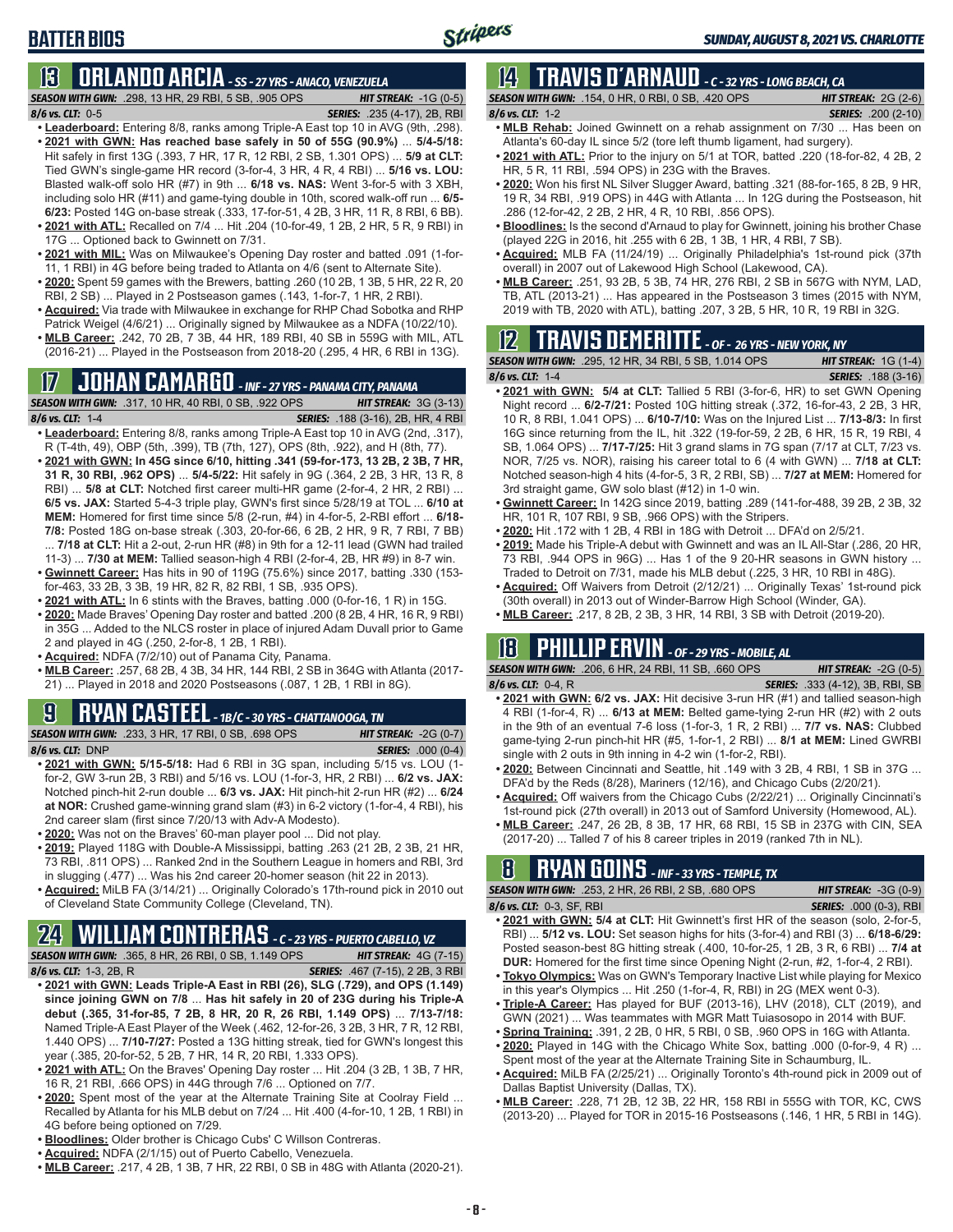# **5 TERRANCE GORE** *- OF - 30 YRS - MACON, GA*

*SEASON WITH GWN:*.267, 0 HR, 0 RBI, 14 SB, .797 OPS *HIT STREAK:* -3G (0-8) *8/6 vs. CLT:*PR, 0-0 *SERIES:* .--- (0-0)

- **• Leaderboard:** Entering 8/8, ranks among Triple-A East top 10 in SB (T-9th, 14). **• 2021 with GWN:** Is 14-for-16 (87.5%) in stolen base attempts over 32G, has a pair of 2-steal games (5/18 at NAS, 6/18 vs. NAS) ... **6/9-G2 at MEM:** Stole 3rd and scored winning run in 8th inning of 3-1 victory ... **7/10 vs. NAS:** Notched seasonhigh 3 hits (3-for-3, 2B, R).
- **• 2020:** Logged 2G in his lone season with the Los Angeles Dodgers (0 PA).
- **• Acquired:** MiLB FA (2/18/21) ... Originally Kansas City's 20th-round pick in 2011 out of Gulf Coast Community College (Panama City, FL).
- **• MLB Career:** .224, 2 2B, 1 3B, 0 HR, 1 RBI, 40 SB in 102G with KC, CHC, LAD (2014-20) ... Played in the Postseason with KC (2014-15) and CHC (2018), going 0-for-2 with 3 R, 5 SB ... Won World Series with the Royals in 2015.

# **4 SEAN KAZMAR JR.** *- INF - 37 YRS - VALDOSTA, GA*

*SEASON WITH GWN:*.212, 7 HR, 21 RBI, 3 SB, .639 OPS *HIT STREAK:* 1G (1-4) *8/6 vs. CLT:*DNP *SERIES:* .--- (0-0)

- **• Hits Record: On 7/31 at MEM, passed Larry Whisenton (657) for the Atlanta Braves Triple-A career hits record with his 658th (single, 1-for-4)**.
- **• Gwinnett Career:** Batting .264 (658-for-2489, 134 2B, 12 3B, 44 HR, 300 R, 291 RBI, 26 SB) in 724G over 8 seasons ... Leads in career G, AB, H, TB (948), 2B, R, RBI ... Ranks 2nd in career 3B (12) ... Ranks 3rd in career HR (44).
- **• 2021 with GWN: 5/25 vs. MEM:** Lined a walk-off single in the 9th for a 2-1 win, his first career walk-off RBI with GWN ... **7/8-G1 vs. NAS:** Passed Joey Terdoslavich for 3rd on GWN career HR list (#42, 1-for-3, 2 RBI) ... **7/22 vs. NOR:** Passed Damon Hollins for 2nd on ATL Triple-A hits list (#649, 2-for-3, HR, 2 RBI) ... **7/28 at MEM:** Notched his 999th and 1,000th career Triple-A hits (2-for-5, R).
- **• 2021 with ATL:** Contract selected on 4/17, has spent 2 stints with Atlanta (4/17- 4/23, 5/4-5/7), going 0-for-2 ... Pinch hit on 4/17 at the Chicago Cubs, marking his first MLB appearance in 4,589 days since 9/23/08 with San Diego ... The last player with a bigger gap between MLB appearances was Ralph Winegarner (13 years, 14 days between 6/23/36 with CLE and 7/7/49 with STL).
- **• Acquired:** MiLB FA (12/7/20) ... Originally San Diego's 5th-round pick in 2004 out of the College of Southern Nevada.
- **• MLB Career:** .195, 1 2B, 0 3B, 0 HR, 2 RBI in 22G with San Diego (2008) and Atlanta (2021).

# **20 JONATHAN MORALES** *- C - 26 YRS - ARROYO, PUERTO RICO*

*SEASON WITH GWN:*.131, 1 HR, 8 RBI, 0 SB, .330 OPS *HIT STREAK:* 1G (1-3) *8/6 vs. CLT:*1-3, R, RBI *SERIES:* .167 (1-6), RBI

- **• 2021 with GWN: 5/7 at CLT:** Tied his single-game career high with 5 RBI, going 2-for-6 with a 3-run HR (#1) in the 9th ... **8/6 vs. CLT:** Hit a 2-out walk-off single in 11th inning for 4-3 win (2nd career walk-off with GWN, last on 7/21/18 vs. PAW).
- **• 2020:** Spent entire year at Braves Alternate Training Site in Gwinnett (no MLB debut) ... Played for Caguas of the Puerto Rican Winter League (.394, 3 HR, 9 RBI in 13G), earning PWL Postseason All-Star honors.
- **• 2019:** Hit .240 (13 2B, 2 HR, 27 R, 25 RBI) in 80G between Double-A Mississippi and Gwinnett ... Logged 1 game during the IL Playoffs (0-for-1, BB).
- **• Acquired:** Braves' 25th-round pick in 2015 out of Miami-Dade Community College.

# **15 CRISTIAN PACHE** *- OF - 22 YRS - SANTO DOMINGO CENTRO, D.R.*

*SEASON WITH GWN:*.237, 6 HR, 23 RBI, 5 SB, .695 OPS *HIT STREAK:* 4G (5-18) *8/6 vs. CLT:* DNP *SERIES:* .286 (4-14), 2B, RBI

- **• MLB.com Prospect Ranks:** #1 (Braves Top 30), #8 (Top 100). **• 2021 with GWN: 5/29-6/1:** Assigned to rehab (right hamstring inflammation),
- played 1G before being activated/optioned on 6/2 ... **6/5 vs. JAX:** Went 3-for-6 with 2 doubles, including game-tying 2-run double in 9th ... **6/10 at MEM:** Tallied his first career multi-HR game (3-for-5, 2 HR, 3 R, 4 RBI) ... **6/30 at DUR:** Notched last-at-bat GWRBI single in 9th for 2-1 win (2-for-3, 2B, RBI) ... **7/21 vs. NOR:** Homered in both games of a doubleheader (#3-4, 2-for-6, 2 R, 2 RBI) ... **7/8-7/28:** Hit .286 (18-for-63, 1 2B, 4 HR, 16 R, 11 RBI, 3 SB, .858 OPS) in 17G.
- **• 2021 with ATL:** On Atlanta's Opening Day roster for the first time ... Hit .111 (3 2B, 1 HR, 6 R, 4 RBI) in 22G ... Placed on IL twice, on 4/14 and 5/14 ... Was at the Alternate Training Site from 4/24-4/30.
- **• 2020:** Spent most of the year at the Alternate Training Site ... Made his MLB debut on 8/21 vs. Philadelphia (1-for-4) ... Played just 2G during regular season (.250) ... Also made MLB Postseason debut (.182, 1 2B, 1 HR, 4 R, 4 RBI in 12G).
- **• 2019:** Between Mississippi (104G) and Gwinnett (26G), hit .277 (36 2B, 9 3B, 12 HR, 63 R, 61 RBI, 8 SB, .802 OPS) in 130G ... Named a Southern League Postseason All-Star and MLB All-Star Futures Game participant.
- **• Acquired:** NDFA (7/4/15) out of Santo Domingo Centro, D.R.
- **• MLB Career:** .119, 3 2B, 0 3B, 1 HR, 4 RBI, 0 SB in 24G with Atlanta (2020-21).

# **2 YOLMER SANCHEZ** *- INF - 29 YRS - MARACAY, VENEZUELA*

*SEASON WITH GWN:*.201, 6 HR, 24 RBI, 4 SB, .620 OPS *HIT STREAK:* -1G (0-4) *8/6 vs. CLT:*0-4 *SERIES:* .308 (4-13), HR, 3 RBI

Stripers

- **• 2021 with GWN: Has homered 5 times in 14G since 7/22, batting .275 (14 for-51, 9 R, 11 RBI, .914 OPS) in that span** ... **5/7 at CLT:** Went 3-for-5 (3 R, 3 RBI) with GWN's first triple of the year ... **6/9-G2 at MEM:** Stole home as part of a double-steal with Drew Waters, scored tying run in 3-1 win (1-for-2, R, SB) ... **6/16 vs. NAS:** After going 30G without a homer, launched his 1st of the year (3 run, 1-for-2, 3 RBI) ... **7/28 at MEM:** Hit a game-tying 2-run HR (#3) with 2 outs in 9th of 8-7 loss ... **7/30 at MEM:** Recorded 2nd career multi-HR game (1st since 5/2/15, CLT vs. SWB), hitting 2 solo shots (#4-5) including GW blast in 8th for 8-7 win (2-for-3, 3 R, 2 RBI).
- **• 2020:** Played 11G with the Chicago White Sox, batting .313 (3 2B, 1 HR, 1 RBI, 1.164 OPS) ... Made his MLB Postseason debut in the ALWCS (1G, no at-bat).
- **• Acquired:** MiLB FA (3/31/21) ... Originally a NDFA with Chi. White Sox (5/29/09).
- **• MLB Career:** .245, 113 2B, 24 3B, 32 HR, 215 RBI, 30 SB in 657G with the Chi.
- White Sox (2014-20) ... Won an AL Gold Glove in 2019 (.987 FPCT at 2B).

# **26 TRAVIS SNIDER** *- OF/INF - 33 YRS - KIRKLAND, WA*

| <b>SEASON WITH GWN: .180, 3 HR, 10 RBI, 1 SB, .637 OPS</b> | <b>HIT STREAK: -1G (0-3)</b> |
|------------------------------------------------------------|------------------------------|
| 8/6 vs. CLT: Def. Replacement, 0-0                         | <b>SERIES: .000 (0-3)</b>    |
|                                                            |                              |

- **• 2021 with GWN: 6/18 vs. NAS:** Homered for the first time since 5/7 at CLT, a solo shot (#2) as part of 6-run comeback in 8-7 win (1-for-3, 2 RBI) ... **7/15 at CLT:** Blasted go-ahead 2-run HR (#3) in 8th of 11-10 win (1-for-4, 2 RBI) ... **7/31 at MEM:** Delivered GW 2-run double in 2-1 win (1-for-4, 2 RBI).
- **• 2020:** Signed by Miami on 7/24 and reported to the Marlins' Alternate Training Site in Jupiter, FL, but was released on 8/27 and did not reach the Majors.
- **• 2019:** Played for Triple-A Reno in Arizona's system (.294, 22 2B, 4 3B, 11 HR, 41 RBI, 3 SB, .899 OPS in 93G).
- **• Acquired:** MiLB FA (2/26/21) ... Originally Toronto's 1st-round pick (14th overall) in 2006 out of Henry M. Jackson High School (Mill Creek, WA).
- **• MLB Career:** .244, 100 2B, 7 3B, 54 HR, 212 RBI, 22 SB in 630G with TOR, PIT, BAL (2008-15) ... Played for PIT in Postseason from 2013-15 (1-for-4 in 3G).

# **11 Drew WATERS** *- OF - 22 YRS - ATLANTA, GA*

| <b>SEASON WITH GWN:</b> .251, 8 HR, 27 RBI, 18 SB, .764 OPS | <b>HIT STREAK:</b> $-1G(0-4)$ |
|-------------------------------------------------------------|-------------------------------|
| 8/6 vs. CLT: $0-4$ , R, BB, SB                              | <b>SERIES:</b> .111 (1-9), SB |
|                                                             |                               |

- **• Leaderboard:** Entering 8/8, ranks among Triple-A East top 10 in SB (T-5th, 18) and R (T-6th, 48).
- **• MLB.com Prospect Ranks:** #2 (Braves Top 30), #23 (Top 100 Prospects).
- **• 2021 with GWN: 5/15-6/10:** Hit .316 (25-for-79, 4 2B, 3 HR, 16 R, 9 RBI, 6 SB, .906 OPS) in 21G ... **5/18 at NAS:** Recorded first career multi-HR game (3-for-5, 2 HR, 3 RBI) and became the first GWN player to homer from both sides of the plate since Mel Rojas Jr. (7/7/16 at CLT) ... **5/19 at NAS:** Fell a triple shy of the cycle in first 4-hit game at Triple-A (4-for-5, 2B, HR, 2 R, 2 RBI, 2 SB) ... **6/9-G2 at MEM:** Lined RBI single in 8th (2-for-3, R, RBI) for last-at-bat 3-1 win ... **7/2-7/18:** Posted 13G on-base streak (.357, 20-for-56, 8 2B, 1 3B, 2 HR, 14 R, 10 RBI, 4 SB) ... **July:** Led Triple-A East in XBH with 17 during the month, batting .301 (31-for-103, 11 2B, 1 3B, 5 HR, 23 R, 17 RBI, 5 SB, .924 OPS) in 24G.
- **• Futures Game:** Played for the NL Team in the 2021 SiriusXM All-Star Futures Game on 7/11 at Coors Field (1-for-1, BB) ... Was the 7th active Gwinnett player selected to the game (1st since RHP Touki Toussaint in 2018).
- **• 2020:** Spent entire year at Braves Alternate Site in Gwinnett (no MLB debut).
- **• 2019:** Hit .309 (40 2B, 9 3B, 7 HR, 80 R, 52 RBI, 16 SB) in 134G with Double-A Mississippi and Gwinnett ... Won Southern League Batting Title (.319, best in MIS history) and Most Valuable Player (1st in MIS history) ... Ranked among MiLB top 5 in doubles (T-3rd, 40) and hits (5th, 163).
- **• Acquired:** Braves' 2nd-round pick in 2017 out of Etowah High School (Woodstock, GA) ... Named Gatorade Georgia Baseball Player of the Year in 2017.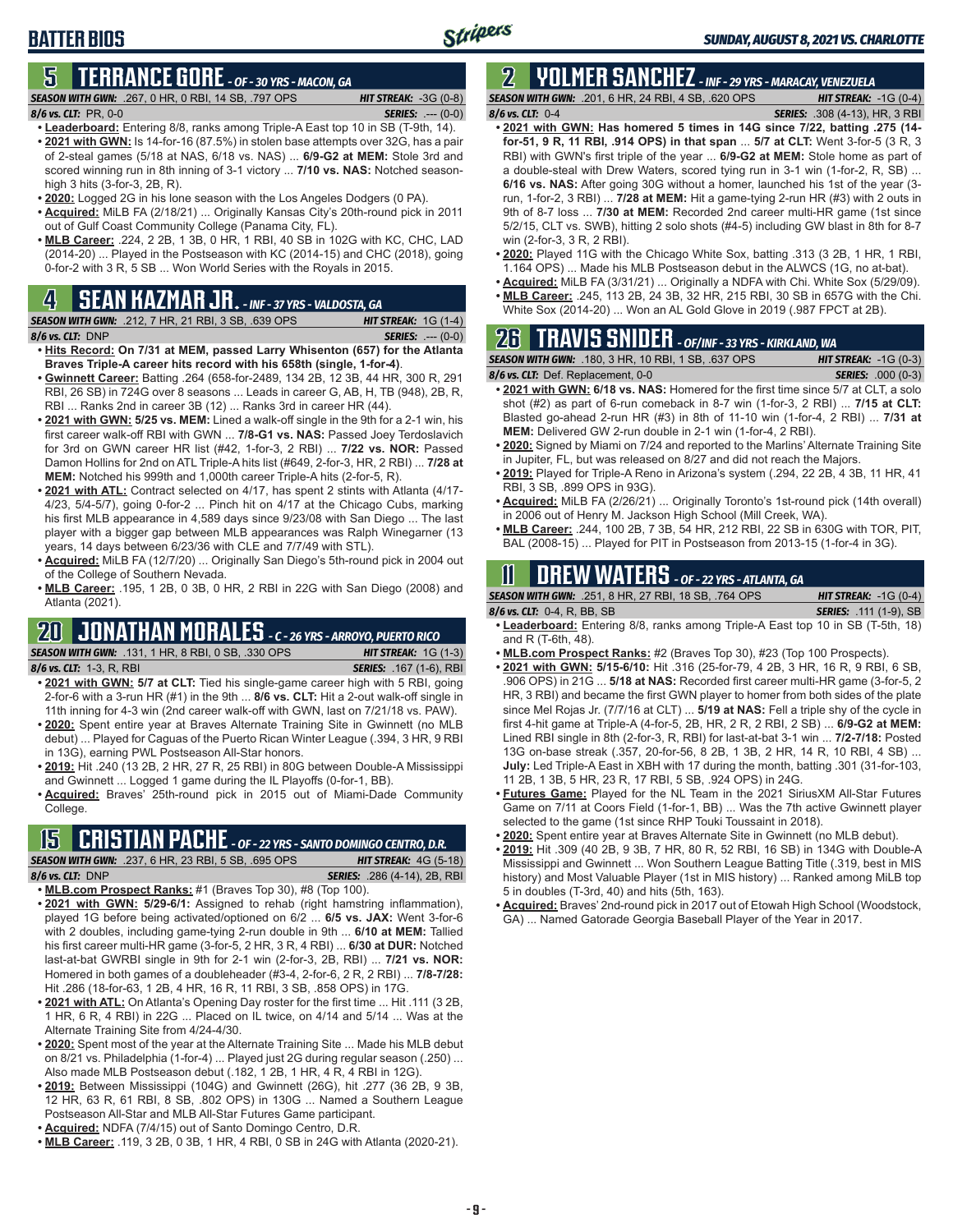### **SEASON SUMMARY**



### **TEAM HIGHS & LOWS**

| <b>OFFENSE:</b>  |  |
|------------------|--|
|                  |  |
|                  |  |
|                  |  |
|                  |  |
|                  |  |
|                  |  |
|                  |  |
|                  |  |
|                  |  |
|                  |  |
|                  |  |
|                  |  |
|                  |  |
|                  |  |
|                  |  |
|                  |  |
| <b>PITCHING:</b> |  |
|                  |  |
|                  |  |
|                  |  |
|                  |  |
|                  |  |
|                  |  |
|                  |  |
|                  |  |
|                  |  |
|                  |  |
|                  |  |
| <b>DEEENSE.</b>  |  |

#### **DEFENSE:**

### **TEAM MISCELLANEOUS**

| Largest Blown Lead (Loss)3 Runs (4x, last: 8/6 vs. Charlotte, 5-2, 6-10) |
|--------------------------------------------------------------------------|
|                                                                          |
| Longest Game, Time……………………………………………………4:26 (5/4 at Charlotte)            |
| Longest 9.0-Inning Game, Time……………………………………3:43 (7/18 at Charlotte)      |
|                                                                          |
|                                                                          |
|                                                                          |
|                                                                          |
|                                                                          |
|                                                                          |
|                                                                          |

#### **INDIVIDUAL HIGHS & LOWS**

| <b>HITTING (GAME):</b> |                                                                   |
|------------------------|-------------------------------------------------------------------|
|                        | Hits ……………………………………………………………4 (7x, last: Waters, 7/29 at Memphis) |
|                        |                                                                   |
|                        |                                                                   |
|                        |                                                                   |
|                        |                                                                   |
|                        |                                                                   |
|                        |                                                                   |
|                        |                                                                   |
|                        |                                                                   |
|                        |                                                                   |
|                        |                                                                   |
|                        |                                                                   |
|                        |                                                                   |
|                        |                                                                   |

#### **PITCHING (GAME):**

| Low-Run 9.0 IP CG …………………………………………………………………………………None |
|-------------------------------------------------------|

#### **DEFENSE (GAME):**

#### **STREAKS**

#### **OFFENSIVE (LONGEST IN 2021 ONLY):**

#### **PITCHING (LONGEST IN 2021 ONLY):**

#### **LAST TIME IT HAPPENED (GWINNETT REGULAR-SEASON HISTORY)**

#### **INDIVIDUAL OFFENSE:**

|                             | Back-to-Back-to-Back Homers  Arcia/Camargo/Demeritte (5/8/21 at Charlotte) |
|-----------------------------|----------------------------------------------------------------------------|
|                             |                                                                            |
|                             |                                                                            |
|                             |                                                                            |
|                             |                                                                            |
|                             |                                                                            |
|                             |                                                                            |
|                             |                                                                            |
|                             |                                                                            |
|                             |                                                                            |
|                             |                                                                            |
|                             |                                                                            |
| <b>INDIVIDUAL PITCHING:</b> |                                                                            |
|                             |                                                                            |

| 9.0-Inning No-Hitter (Solo)Todd Redmond (5/28/10 at Louisville)                 |  |
|---------------------------------------------------------------------------------|--|
| 9.0-Inning No-Hitter (Comb.)  Wooten/Marksberry/Ramirez (6/30/16 at Louisville) |  |
|                                                                                 |  |
|                                                                                 |  |
|                                                                                 |  |
| 21 Consecutive Saves Converted Jairo Asencio (9/6/09-8/8/11)                    |  |
| 25.0-Inning Scoreless Streak Stephen Marek, 25.1 IP (6/6/10-8/2/10)             |  |
|                                                                                 |  |

#### **TEAM OFFENSE:**

| LAMUULUUUL.           |                                                                     |
|-----------------------|---------------------------------------------------------------------|
|                       |                                                                     |
|                       |                                                                     |
|                       |                                                                     |
|                       |                                                                     |
|                       |                                                                     |
|                       |                                                                     |
|                       |                                                                     |
|                       |                                                                     |
|                       |                                                                     |
|                       |                                                                     |
|                       |                                                                     |
|                       |                                                                     |
|                       |                                                                     |
|                       |                                                                     |
| <b>TEAM PITCHING:</b> |                                                                     |
|                       |                                                                     |
|                       |                                                                     |
|                       |                                                                     |
|                       |                                                                     |
|                       |                                                                     |
|                       |                                                                     |
|                       |                                                                     |
|                       |                                                                     |
|                       |                                                                     |
| <b>TEAM DEFENSE:</b>  |                                                                     |
|                       | Turn a Triple Play  6/5/21 vs. Jacksonville (Camargo-Kipnis-Snider) |
|                       |                                                                     |

| <b>TEAM MISCELLANEOUS:</b> |  |
|----------------------------|--|
|                            |  |
|                            |  |